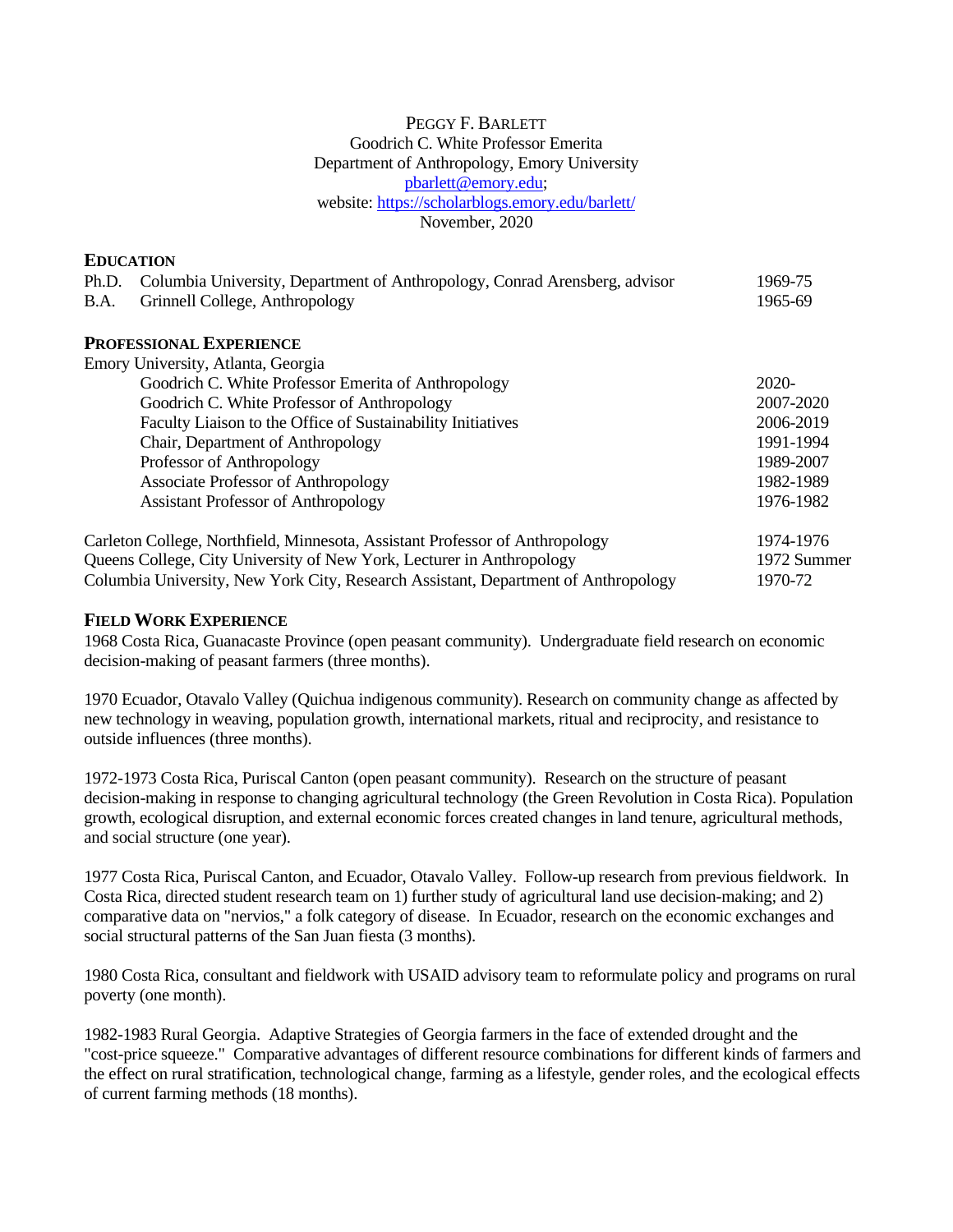1987-89 Rural Georgia. Determinants of Farm Survival in Georgia. Continued research in Dodge County, to determine long-term family strategies, goals, and resource endowments, and their relation to farm survival in the national farm crisis (5 months).

## **SUBSEQUENT PROFESSIONAL PROJECTS:**

Primary focus from 1999 to 2019 was building momentum for cultural change at Emory toward sustainability. Served as half-time Faculty Liaison to the Office of Sustainability Initiatives from 2006-2019. Projects included curriculum development to infuse sustainability across the curriculum (the Piedmont Project programs for faculty and graduate students[, www.piedmont.emory.edu\)](http://www.piedmont.emory.edu/), co-chair of the university-wide Sustainable Food Committee which recommended policy for Emory's Sustainable Food Initiative in collaboration with Emory Dining and Emory University Hospitals. The food committee also oversees the Educational Garden Project and Emory Farmers Market and coordinates with the Oxford College Organic Farm (see [www.sustainability.emory.edu/food;](http://www.sustainability.emory.edu/food) [https://youtu.be/g03AfrrO5hE.](https://youtu.be/g03AfrrO5hE)) Led development of the "Emory as Place" orientation and video for all new graduate students, faculty, and newly-hired staff. Co-chair of Sustainability Faculty Council, Climate Action Plan Committee, and Sustainability Strategic Plan Visioning Committees in 2005 and 2014-6. Duties included orientation activities for new students, fund-raising and grant-related activities, expansion of community-engaged learning for sustainability, and coordination with the executive committee of the Sustainability Minor.

Past efforts included building momentum at Emory as convener of the Ad Hoc Committee on Environmental Stewardship; co-convener of the Faculty Green Lunch Group; and organizer of campus-wide environmental stewardship workshop in 2000, development of the campus environmental walking tour brochure, Environmental Mission Statement adoption, Emory College Energy Conservation Project, Campus Heritage and Stewardship signage project, woods walk series, and the Baker Woodland invasives removal projects. Chaired the search for Director of Sustainability Initiatives, served on Dining Contract advisory committee, and served as consultant to and faculty for the Sustainability Leadership Certificate Program offered by Emory Continuing Education.

In the Atlanta region, began in 2004-5 to foster the development of the Atlanta Local Food Initiative (ALFI), whose vision is a transformed food system in which every Atlantan has access to safe, nutritious, and affordable food grown by a thriving regional network of sustainable farms and gardens. ALFI partners include farmers, community gardeners, farmers markets, institutional buyers, food access advocates, environmentalists, academics, health advocates, and governmental representatives [\(www.atlantalocalfood.org\)](http://www.atlantalocalfood.org/). ALFI is now folded into the efforts of the Atlanta Regional Commission and the Food Well Alliance.

With the Association for the Advancement of Sustainability in Higher Education (AASHE), offered annual workshops for faculty leaders on Sustainability across the Curriculum: The Piedmont and Ponderosa Models (with Geoffrey W. Chase). Over 600 faculty leaders from over 300 institutions in the U.S., Canada, and foreign countries have participated to date.

Sustainability-related research included multiple assessments of the impact of the Piedmont Project on faculty teaching, research, and personal behavior. Interviews with faculty, civic leaders, community activists, and local food system innovators around the country about sustainability leadership histories, environmental issues, engagement with place, campus sustainable food initiatives, and changing daily practices. Convened conversations among campus food project coordinators in diverse regions to explore common metrics. Explored the diverse languages and temperaments of engagement in sustainability efforts and the role of local sustainability strategies to support civic resilience, contemplative practices, and personal restoration.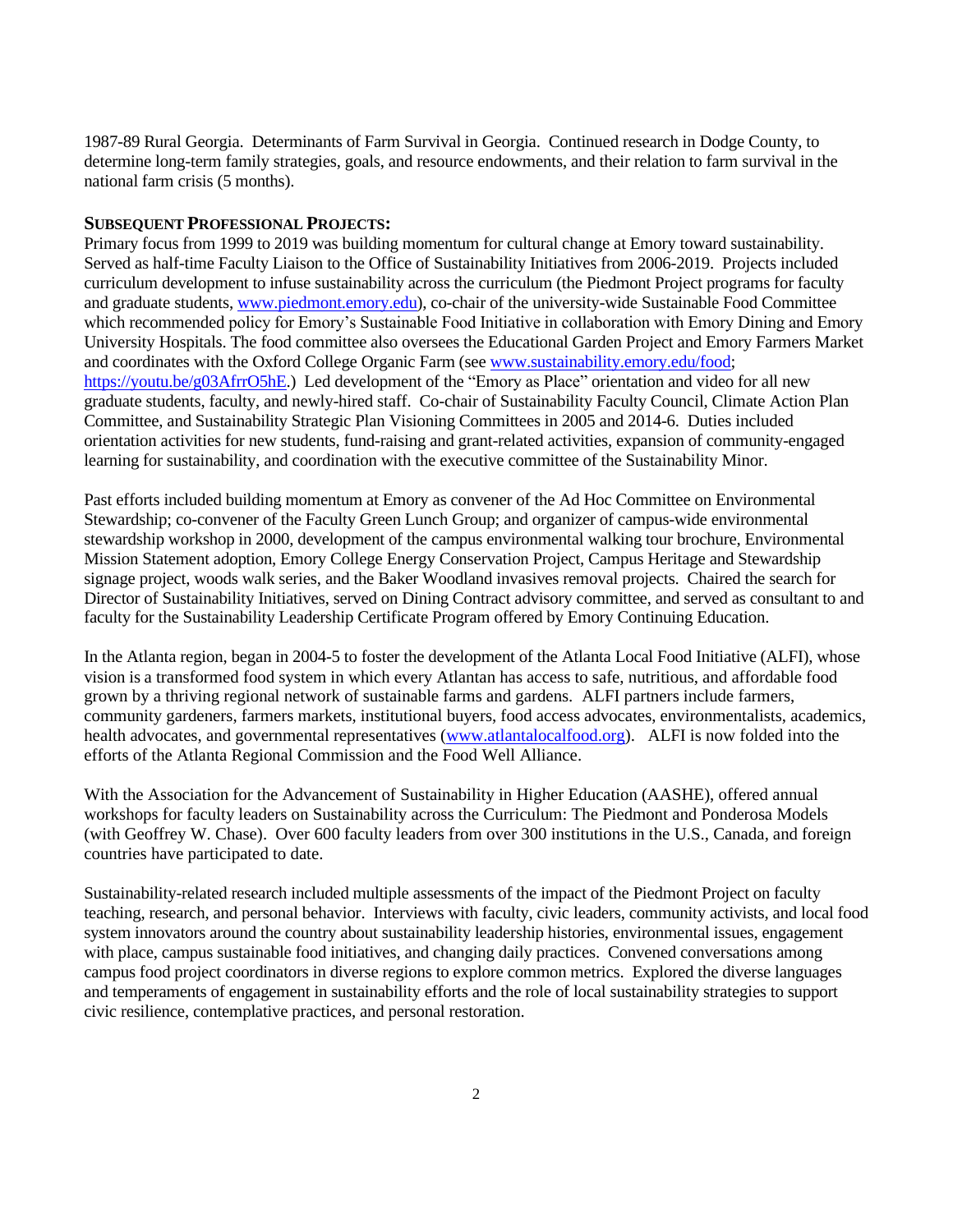# **FELLOWSHIPS, GRANTS, AND AWARDS**

| 1970      | Ford Foundation Summer Research Fellowship, Latin American Institute, Columbia<br>University                          |
|-----------|-----------------------------------------------------------------------------------------------------------------------|
| 1972-1974 | Public Health Service pre-dissertation research fellowship (NIMH)                                                     |
| 1975      | Mellon Foundation Faculty Development Grant, Carleton College                                                         |
| 1977      | <b>Emory University Faculty Research Grant</b>                                                                        |
| 1977      | AID Commissioned Paper on Peasant Strategies and Decision Making in Reference to Land Use                             |
| 1978      | <b>Emory University Faculty Research Grant</b>                                                                        |
| 1980      | AID Small Grant to Emory University for Workshop on Agricultural Decision Research, September                         |
|           | 8-10. Washington, D.C.                                                                                                |
| 1982-1984 | National Science Foundation Grant: Adaptive Strategies of Georgia Farmers                                             |
| 1987-1988 | National Science Foundation Grant: Determinants of Farm Survival in Georgia                                           |
| 1987-1988 | National Geographic Society: Farm Survival and Agrarian Ideology in Georgia                                           |
| 1987-1988 | Emory University Research Fund: Determinants of Farm Survival in Georgia                                              |
| 1987      | National Science Foundation Supplement: Research for Undergraduate Education                                          |
| 1987      | Smithsonian Institution: Farm Survival and Cultural Transformation in Georgia (Short Term Visitor                     |
|           | Grant)                                                                                                                |
| 1997      | Emory College Teaching Fund, Pedagogical Methods Training                                                             |
| 1998      | Emory University Teaching Fund, Training in Group Dynamics (NTL)                                                      |
| 1999      | Faculty Science Council and Hughes Initiative: Renovation of "Cultures of Latin America" course                       |
|           | and attendance at NAU Ponderosa Project                                                                               |
| 1999      | Joint Activities Committee of Emory University, team attendance at Second Nature Regional                             |
|           | Sustainability workshop.                                                                                              |
| 1999      | Halle Institute of Emory University, Globalization Seminar grant                                                      |
| 2004      | Drake University Agricultural Law Center (USDA, Risk Management Agency) subcontract for                               |
|           | Atlanta Regional Food Initiative Conference, June, 2005.                                                              |
| 2004-05   | Institute for Georgia Environmental Leadership (IGEL) Chosen for Class 3                                              |
| 2006      | Emory Sustainable Food Initiative Partnership with Food for Health unit of the Kellogg Sustainable<br>Food Laboratory |
| 2006      | Joint Activities Committee of Emory for Educational Gardens Project.                                                  |
| 2006      | DeKalb County Board of Health Foodshed Assessment Project (with the Atlanta Local Food                                |
|           | Initiative)                                                                                                           |
| 2008      | Named one of Atlanta's 12 most innovative minds, Southeast Bioneers.                                                  |
| 2008-09   | Georgia Department of Agriculture, Urban Horticulture Promotion grant (Chad Brommer, Biology,                         |
|           | PI).                                                                                                                  |
| 2009-10   | Georgia Department of Agriculture, "Georgia Crops at Emory: Momentum for Market Expansion"                            |
|           | grant (PI).                                                                                                           |
| 2010      | Office of University-Community Partnerships, Emory University: Sustainability Beyond Emory's                          |
|           | Gates: Piedmont II (with Ciannat Howett).                                                                             |
| 2010-11   | Georgia Department of Agriculture, "Georgia Crops at Emory: Four Strategies for Market                                |
|           | Expansion" grant (PI).                                                                                                |
| 2011-12   | Georgia Department of Agriculture, "Building the Consumer Base for Georgia Crops" grant (PI).                         |
| 2011      | Inaugural National Faculty Leadership Award, Association for the Advancement of Sustainability                        |
|           | in Higher Education. Pittsburgh, October 11.                                                                          |
| 2012      | Thomas Jefferson Award, Emory University, for service and scholarship. May 14.                                        |
| 2013-18   | Ray C. Anderson Foundation, Preparing Leaders for a Sustainable Future. Gift to Office of                             |
|           | Sustainability Initiatives to support Distinguished Teaching Fellow position and undergraduate                        |
|           | Sustainability Leadership course and renovated Piedmont Project (co-PI with Ciannat Howett).                          |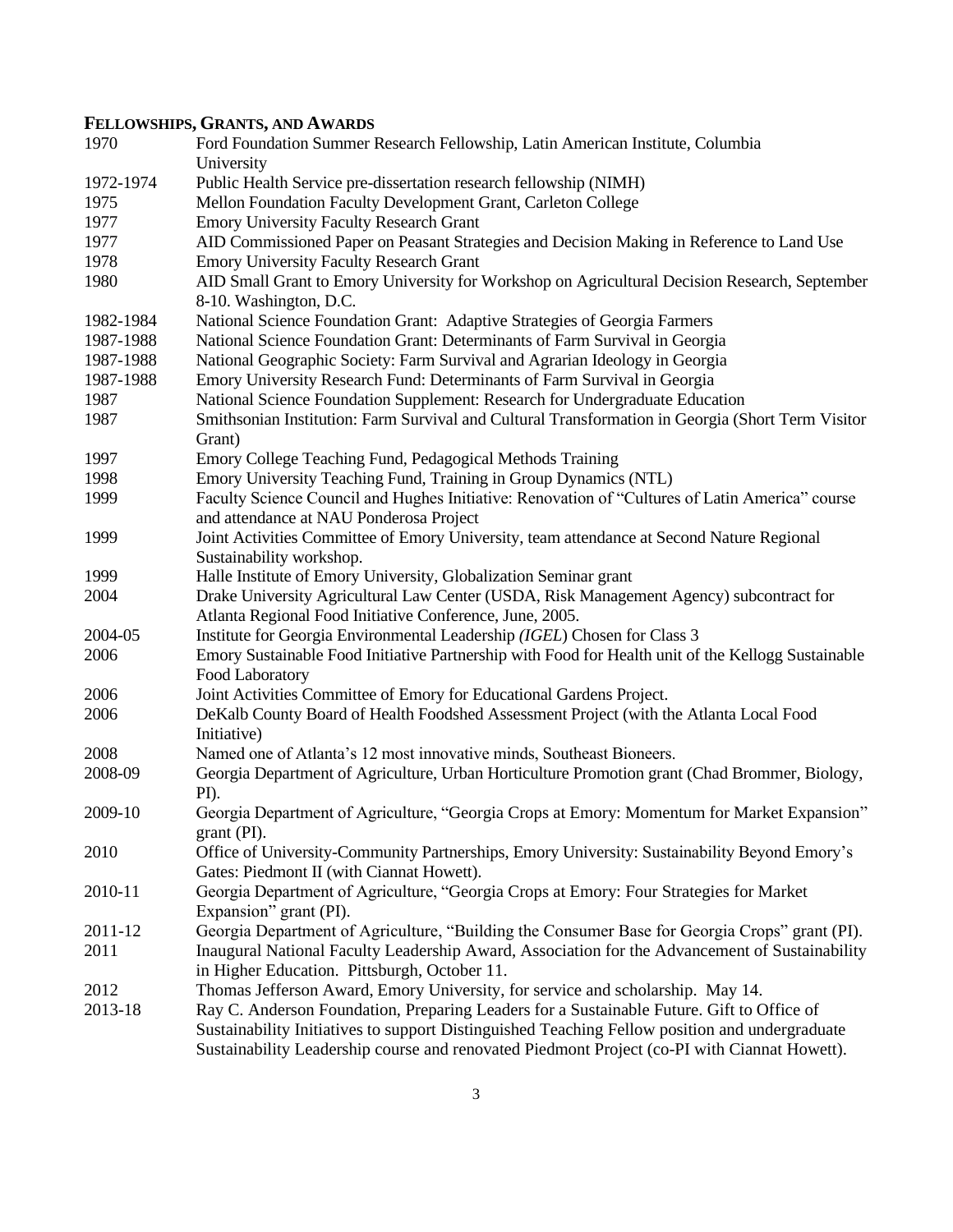2013 SeaGrant: "Can the Local Food Movement Be an Opportunity for Georgia Seafood Producers to Participate in the Inland Seafood Market?" (co-PI, with Tracy Yandle, ENVS).

## **PIEDMONT PROJECT FUNDING**

- 2000 "Environment across the Curriculum" workshop and program (with Arri Eisen), University Teaching Fund (support for 18 faculty). 2002 "Green Curriculum, Green Campus, Green City" (with Barry Ryan and Marc Miller), University Teaching Fund (support for 19 participants). 2003 "Environmental Issues across the Curriculum: Meeting the Global Challenge" (with Arri Eisen, Howard Frumkin, Tong Soon Lee, Marc Miller and Chris Beck), University Teaching Fund, Center for Teaching and Curriculum, and Science and Society Program (support for 20 faculty). 2004 "Green Curriculum, Green Campus, Green City" (with Arri Eisen) Quadrangle Fund (Graduate School of Arts and Sciences), Center for Teaching and Curriculum, and Science and Society Program (support for 19 faculty). 2005 "Green Curriculum, Green Campus, Green City" (with Arri Eisen, Tong Soon Lee and Elena Pesavento) Center for Teaching and Curriculum, Oxford College, and Office of the Provost (support for 18 participants). 2007 Piedmont Project VI "Sustainability across the Curriculum" (with Chris Beck, Holly York, and Elena Pesavento), funded by 6 Emory units (support for 21faculty). 2008 Piedmont Project VII: "Sustainability across the Curriculum" (with Ben Reiss and Anne Hall), funded by 8 Emory units (support for 17 faculty). 2009 Piedmont Project VIII: "Sustainability Across the Curriculum" (with Peter Wakefield and Anne Hall) funded by 10 Emory units (support for 18 faculty). 2010 Piedmont Project IX: "Sustainability across the Curriculum" (with Brent Strawn and Holly York) funded by 9 Emory units (support for 18 faculty). 2011 Piedmont Project X: "Sustainability across the Curriculum" (with Hiram Maxim and Christine Ristaino) funded by 8 Emory units (support for 18 faculty). 2014 Piedmont Project XI: "Sustainability across the Curriculum" (with Cora MacBeth), funded by Office of Sustainability Initiatives (support for 13 faculty) 2015 Piedmont Project XII: "Sustainability across the Curriculum" (with Sarah Blanton and Deric Shannon), funded by Office of Sustainability Initiatives and the Anderson Foundation gift (support for 10 Emory faculty and 8 visitors from Atlanta-area schools). 2016 Piedmont Project XIII: "Sustainability across the Curriculum" (with Sydney Spangler), funded by the Office of Sustainability Initiatives and the Anderson Foundation gift (support for 17 Emory faculty and 5 visitors). 2017 Piedmont Project XIV: "Sustainability across the Curriculum" with Atieno Samandari and Murray Rudd), funded by the Office of Sustainability Initiatives and the Anderson Foundation gift (support for 15 Emory faculty and 6 visitors) 2018 Piedmont Project XV: "Sustainability across the Curriculum" with Bree Ettinger and Atieno Samandari, funding by the Office of Sustainability Initiatives and the Robson Foundation gift (support for 20 Emory and 6 visitors) **PIEDMONT TATTO FELLOWSHIP PROGRAM** (all funded by Laney Graduate School)
- 2004 "Teaching and the Environment" (with Arri Eisen), 18 participants.
- 2005 "Sustainability, Pedagogy and the Environment" (with Arri Eisen), 11 participants.
- 2007 "Sustainability, Pedagogy, and Creativity" (with Juliette Apkarian), 17 participants.
- 2008 "Hope, Imagination, and Place" (with Juliette Apkarian), 15 participants.
- 2009 "Hope, Imagination, and Place" (with Juliette Apkarian and Heather Boldt), 10 participants.
- 2010 "Hope, Imagination, and Place" (with Juliette Apkarian and Heather Boldt), 15 participants.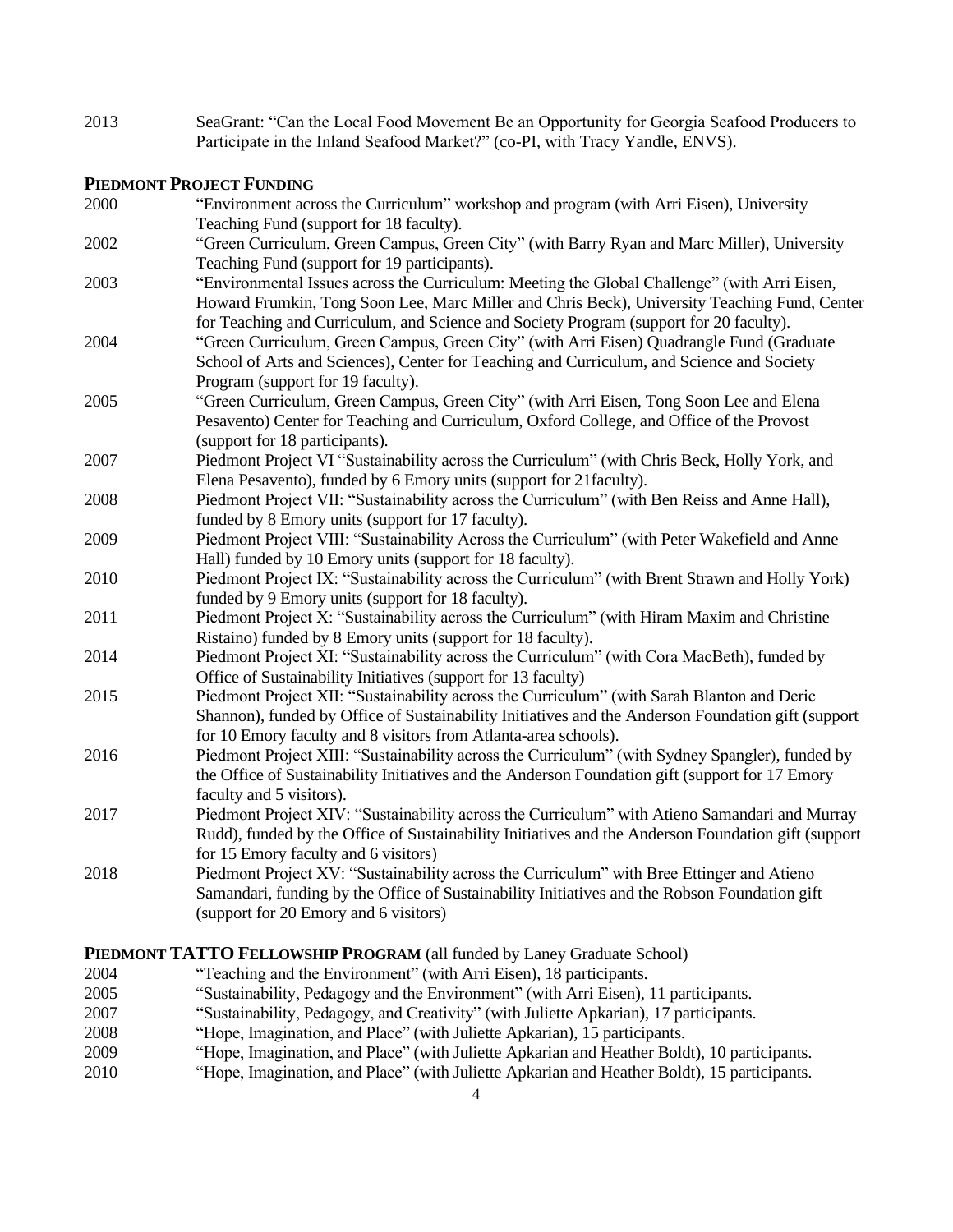"Hope, Imagination, and Place" (with Juliette Apkarian), 17 participants. TATTO program led by Juliette Apkarian, Karen Stolley, and Daphne Norton, 19 participants. TATTO program led by Juliette Apkarian and Daphne Norton, 12 participants. "Hope, Imagination and Place" (with Kimberly Wallace-Sanders), 13 participants. "Hope, Imagination and Place" (with Rebecca Woodruff and Jimmy Worthy), 17 participants. "Hope, Imagination and Place" (with Rebecca Woodruff and Ben Nobbs-Thiessen), 10 participants. "Hope, Imagination and Place" (with Nora Elmagraby), 10 Laney fellows and 4 Robson fellows) "Hope, Imagination and Place" (with Bryan Elrod and George Ingliss), 10 Laney fellows and 4 Robson fellows)

#### **PUBLICATIONS: BOOKS**

- 1980 (Editor) *Agricultural Decision Making: Anthropological Contributions to Rural Development*. New York: Academic Press
- 1984 *Paperback edition*
- 1982 *Agricultural Choice and Change: Decision Making in a Costa Rican Community*. New Brunswick, NJ: Rutgers University Press.
- 1993 *American Dreams, Rural Realities: Family Farms in Crisis.* Chapel Hill: University of North Carolina Press. Winner of the 1995 James Mooney Award, Southern Anthropological Society.
- 2004 (Editor, with Geoffrey W. Chase) *Sustainability on Campus: Stories and Strategies for Change*. Cambridge: The MIT Press.
- 2005 (Editor) *Urban Place: Reconnections with the Natural World*. Cambridge, MA: The MIT Press.
- 2013 (Editor, with Geoffrey W. Chase) *Sustainability in Higher Education: Stories and Strategies for Transformation.* Cambridge: The MIT Press.

### **PUBLICATIONS: ARTICLES IN REFEREED JOURNALS**

- 1. 1976a Labor Efficiency and the Mechanism of Agricultural Evolution. *Journal of Anthropological Research* 32(2):124-140.
- 2. 1977 The Structure of Decision Making in Paso. *American Ethnologist* 4(2):285-307.
- 3. 1980a Adaptive Strategies in Peasant Agricultural Production. *Annual Review of Anthropology* 9:545-573.
- 4. 1980b Reciprocity and the San Juan Fiesta. *Journal of Anthropological Research* 36(1):116-130.
- 5. 1980c Nervios in Rural Costa Rica (with Setha M. Low). *Medical Anthropology* 4(4):524-564.
- 6. 1982 Review of *Peasants of Costa Rica and the Development of Agrarian Capitalism, by* Mitchell Seligson. *American Ethnologist* 9(3):606-7.
- 7. 1984b Microdynamics of Debt, Drought, and Default. *American Journal of Agricultural Economics* 66(5):836-843.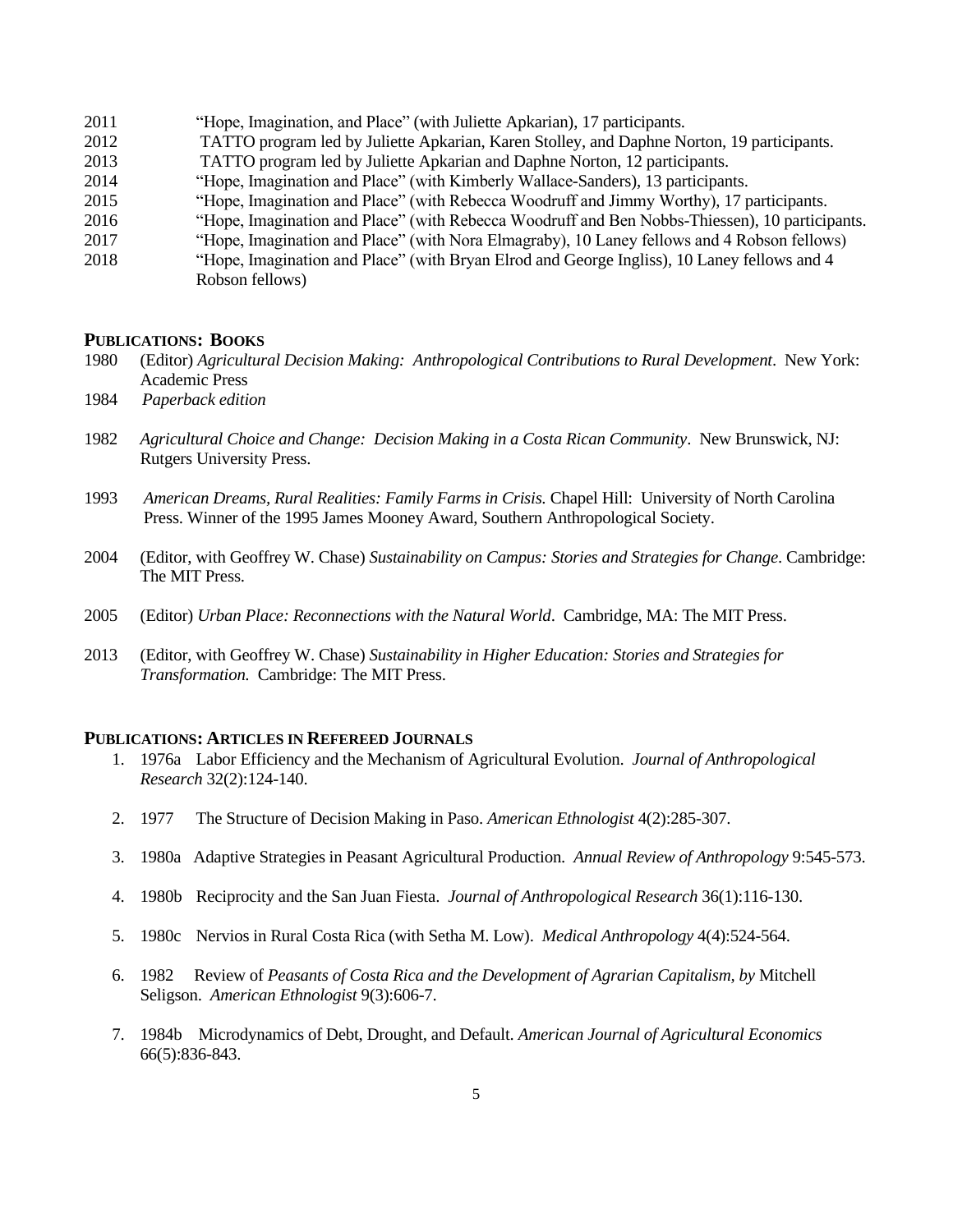- 8. 1985b Agricultural Development and the Quality of Life: An Anthropological View (with Peter J. Brown). *Agriculture and Human Values* II (2):28-35.
- 9. 1986a Profile of Farm Workers in a Georgia County. *Rural Sociology* 51(l):78-96.
- 10. 1986b Part-Time Farming: Saving the Farm or Saving the Lifestyle? *Rural Sociology* 51(3):289-313.
- 11. 1986e Review of *Food Security in the United St*ates by Lawrence Busch and William D. Lacey, eds. *American Anthropologist* 88(l):249-50.
- 12. 1986f Review of *Farm Women* by Rachel Rosenfeld. *Science* 234(477):1015.
- 13. 1987a Industrial Agriculture in Evolutionary Perspective. *Cultural Anthropology* 2(1):137-154.
- 14. 1987d Commentary on "Business Farming and Farm Policy in the 1980s: Further Reflections on the Farm Crisis." *Culture and Agriculture* 32:10-12.
- 15. 1988a Films on Farming. *American Ethnologist* 15(1):167-72.
- 16. 1989d Involuntary Exits from Farming: Evidence from Four Studies (with 10 other authors). USDA, *Agricultural Economics Report* No. 625. Washington, D.C.: US Government Printing Office.
- 17. 1989e The Persistence of Family Farms in United States Agriculture. (with Nola Reinhardt*) Sociologia Ruralis* XXIX (3/4):203-225.
- 18. 1989f Review of *The Farm Financial Crisis: Socioeconomic Dimensions and Implications for Producers and Rural Areas* by Steve H. Murdock and F.Larry Leistritz (CRC Press). *Human Ecology* 17(1):124-7.
- 19. 1990a Qualitative Methods in Rural Studies: Basic Principles. *The Rural Sociologist* 10(2):3-14.
- 20. 1991 "Men at Play": Review of *Southern Hunting in Black and White: Nature, History, and Ritual in a Carolina Community* by Stuart A. Marks (Princeton University Press). *Science* 254(5039):1821-1823.
- 21. 1995 Review of *Anthropological Approaches to Resettlement: Policy, Practice, and Theory* by Michael M. Cernea and Scott E. Guggenheim, eds*. Rural Sociology* 2:152-155.
- 22. 1997 Review of *Gendered Fields: Rural Women, Agriculture, and the Environment* by Carolyn E. Sachs (Routledge). *American Scientist* 85(1):84-85.
- 23. 1999b Diversity in Attitudes toward Farming and Patterns of Work among U.S. Farm Women. (with Linda Lobao and Katherine Meyer) *Agriculture and Human Values* 16:343-54.
- 24. 2002a The Emory University Walking Tour: Awakening a Sense of Place. *International Journal of Sustainability in Higher Education* 3(2):105-112.
- 25. 2004c Three Visions of Masculinity on American Family Farms (with Katherine Jewsbury Conger) *Men and Masculinities* 7(2):205-227.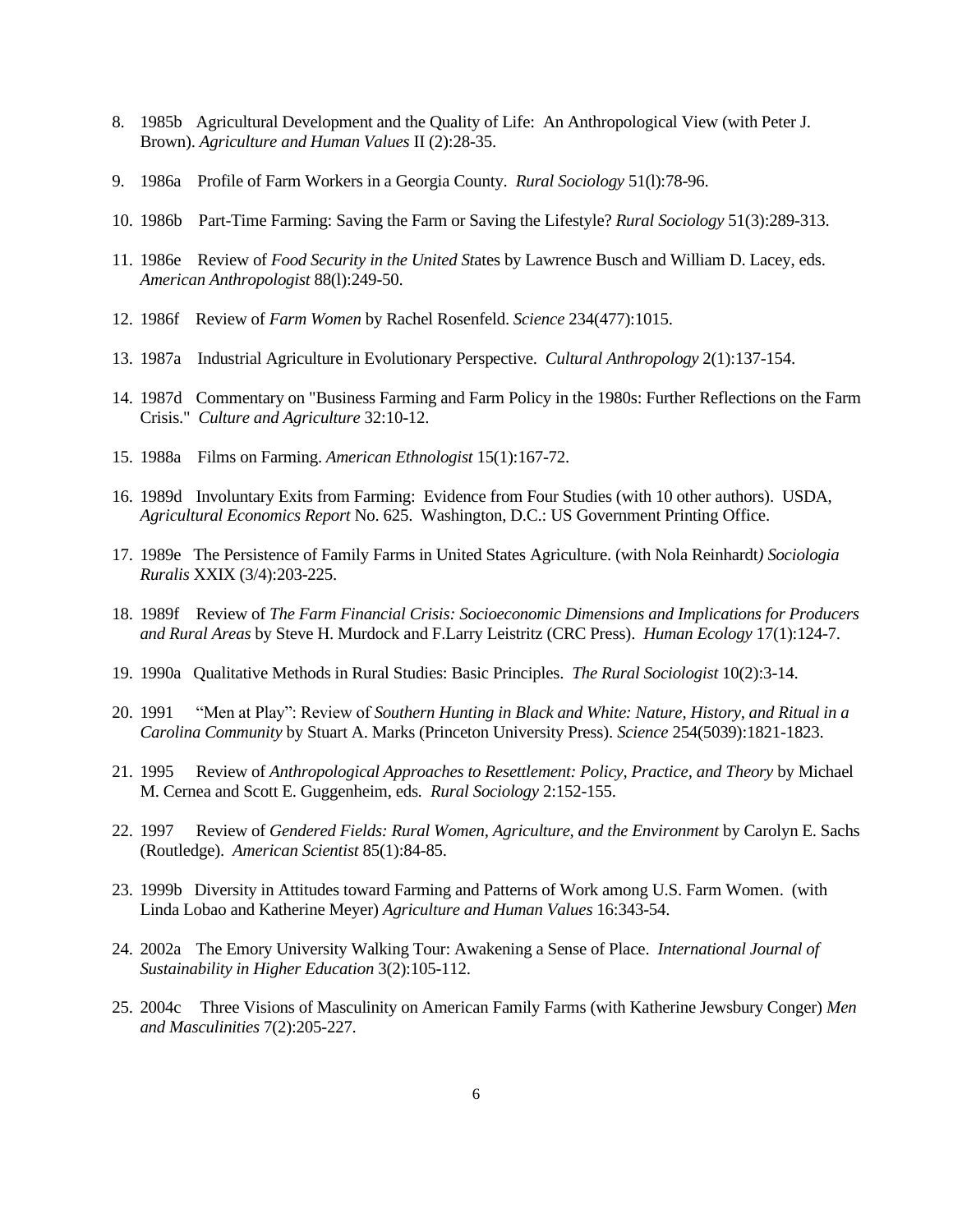- 26. 2004d Review of *Newcomers to Old Towns: Suburbanization of the Heartland* by Sonya Salamon. *American Anthropologist* 106(4):776-777.
- 27. 2007 The Piedmont Project: Fostering Faculty Development toward Sustainability (with Arri Eisen). *Journal of Environmental Education* 38(1):25-36.
- 28. 2009 Long-term Impacts of Faculty Development Programs: The Experience of TELI and Piedmont (with Ann Rappaport). *College Teaching* 57(2):1-8.
- 29. 2009 Reason and Reenchantment in Cultural Change: Sustainability and Higher Education. *Current Anthropology* 49(6):1077-1098).
- 30. 2010 Structures for Environmental Action (with Katherine Bunting-Howarth, Avi Brisman, Willett Kempton, and Dorothy C. Holland) *Southern Anthropologist* 34(1/2):1-18.
- 31. 2011 Campus Sustainable Food Projects: Critique and Engagement. *American Anthropologist* 113(1):101-115.
- 32. 2011 Review of *Sustainability Education: Perspectives and Practices across Higher Education* by Paula Jones, David Selby, and Stephen Sterling, eds. In, *Natural Resources Forum* 35(2):145-6.
- 33. 2013 Review of *Tobacco Capitalism: Growers, Migrant Workers, and the Changing Face of a Global Industry* by Peter Benson (Princeton) Comparative Studies in Society and History 55(4):1019-1021.
- 34. 2017 Campus Alternative Food Projects and Food Service Realities: Alternative Strategies. *Human Organization* 76(3):189-203.
- 35. 2018 Tookes, Jennifer, Peggy Barlett, and Tracy Yandle. The Case for Local and Sustainable Seafood: A Georgia Example." *Culture, Agriculture, Food, and Environment* 40(1):1-10.

#### **OTHER JOURNAL PUBLICATIONS**

- 1. 1978b El Caso Puriscaleno y el Mecanismo de la Evolucion Agricola. *Vinculos* 4(1):21-31 Journal of the National Museum of Costa Rica.
- 2. 1988b Reciprocidad y la fiesta de San Juan de Otavalo. *Allpanchis* (Cuzco, Peru) 32: 73-108.
- 3. 2012 Curriculum Innovation for Sustainability: the Piedmont/Ponderosa Model of Faculty Development (with Geoffrey W. Chase). *Liberal Education* 98(4):14-21.

## **CHAPTERS IN EDITED VOLUMES**

- 1. 1976b Symposium on Global Scarcities. In *Finite Resources and the Human Future*. Ian Barbour, ed. Pp.107-110. Minneapolis: Augsburg Press.
- 2. 1979 Anthropological Perspectives on Fertility Decision Making. In *Interdisciplinary Perspectives on Demographic Behavior*. Thomas K. Burch, ed. Pp.163-184. American Association for the Advancement of Science, Series No. 45.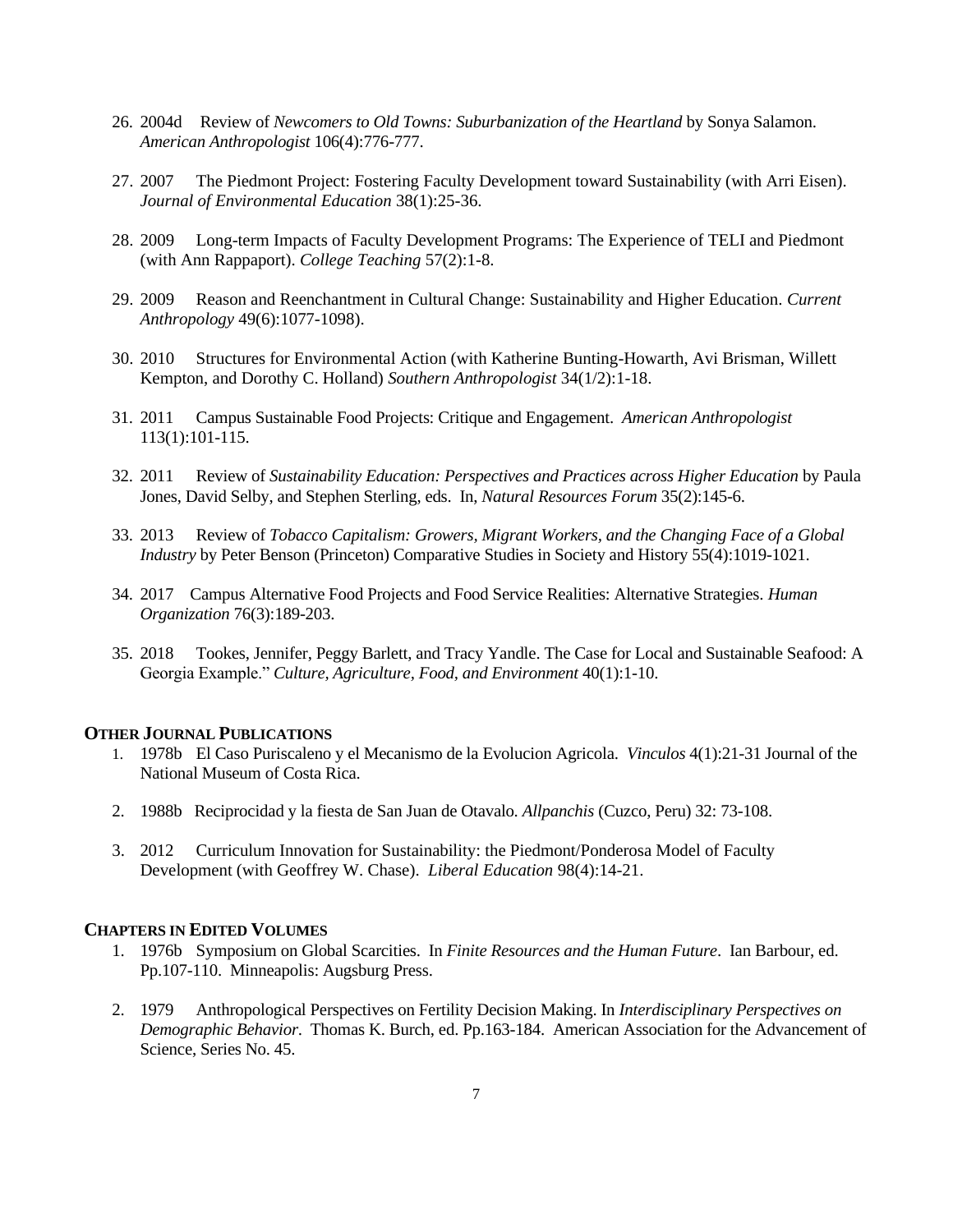- 3. 1980d Introduction: Development Issues and Economic Anthropology. In *Agricultural Decision Making,* Peggy F. Barlett, ed. Pp.1-14. New York: Academic Press.
- 4. 1980e Cost-Benefit Analysis: A Test of Alternative Methodologies. In *Agricultural Decision Making*, Peggy F. Barlett, ed. Pp. 138-159. New York: Academic Press.
- 5. 1985a Poverty in Costa Rica: A Conceptual Model (with Polly Harrison). In *Social Impact Analysis and Development Planning in the Third World.* William Derman and Scott Whiteford, eds. Pp. 141-159. Boulder, CO: Westview Press.
- 6. 1986c "The Disappearing Middle" and Other Myths of the Changing Structure of Agriculture. In, *Agricultural Change: Consequences for Southern Communities.* Joseph Molnar, ed. Pp.139-154. Boulder, CO: Westview Press.
- 7. 1987b The Crisis in Family Farming: Who Will Survive? In *Farm Work and Fieldwork: American Agriculture in Anthropological Perspective*. Michael Chibnik, ed. Pp.29-57. Ithaca, NY: Cornell University Press.
- 8. 1989a Family Farm Competitiveness in U.S. Agriculture. (with Nola Reinhardt)In, *Food and Farm: Current Debates and Policies.* Christina Gladwin and Kathleen Truman, eds. Pp. 389-410. Proceedings of the Society for Economic Anthropology, Vol. 7. Washington, D.C.: University Press of America.
- 9. 1989b Introduction: Dimensions and Dilemmas of Householding. In, *The Household Economy: Reconsidering the Domestic Mode of Production.* Richard Wilk, ed. Pp. 3-10. Boulder, CO: Westview Press.
- 10. 1989c Industrial Agriculture. In *Economic Anthropology*. Stuart Plattner, ed. Pp. 253-291. Stanford, CA: Stanford University Press.
- 11. 1990b Methods for Microdynamic Analysis of Farm Families. In, *Rural Change in Europe: Research Program on Farm Structures and Pluriactivity*. Nethy Bridge, Scotland: Arkleton Trust.
- 12. 1991 Motivations of Part-Time Farmers. In, *Multiple Job Holding Among Farm Families in North America.* M. Hallberg and J. Findeis, eds. Pp. 45-70. Ames, Iowa: Iowa State University Press.
- 13. 1991 Agenda for the Basic Social Science Disciplines. (with Bonnie McCay). *Social Science Agricultural Agenda Project*. Glenn Johnson and James Bonnen, eds. Executive Summary and Long Version. Michigan State University.
- 14. 1991 Status Aspirations and Lifestyle Influences on Farm Survival. *Research in Rural Sociology and Development Vol 5: Household Survival Strategies.* Daniel Clay and Harry Schwarzweller, eds. Pp. 173-90. Greenwich, CT: JAI Press.
- 15. 1992 Agrarian and Industrial Visions of Personal Success and the Good Life. In, *Interpreting Rural Culture: A Regional Perspective,* Melvin Hammarberg, ed. Modern Studies Association of Scotland.
- 16. 1997 Farm Families in a Changing America. In *Visions of American Agriculture,* William Lockeretz, ed. Pp. 31-46. Ames: Iowa State University Press.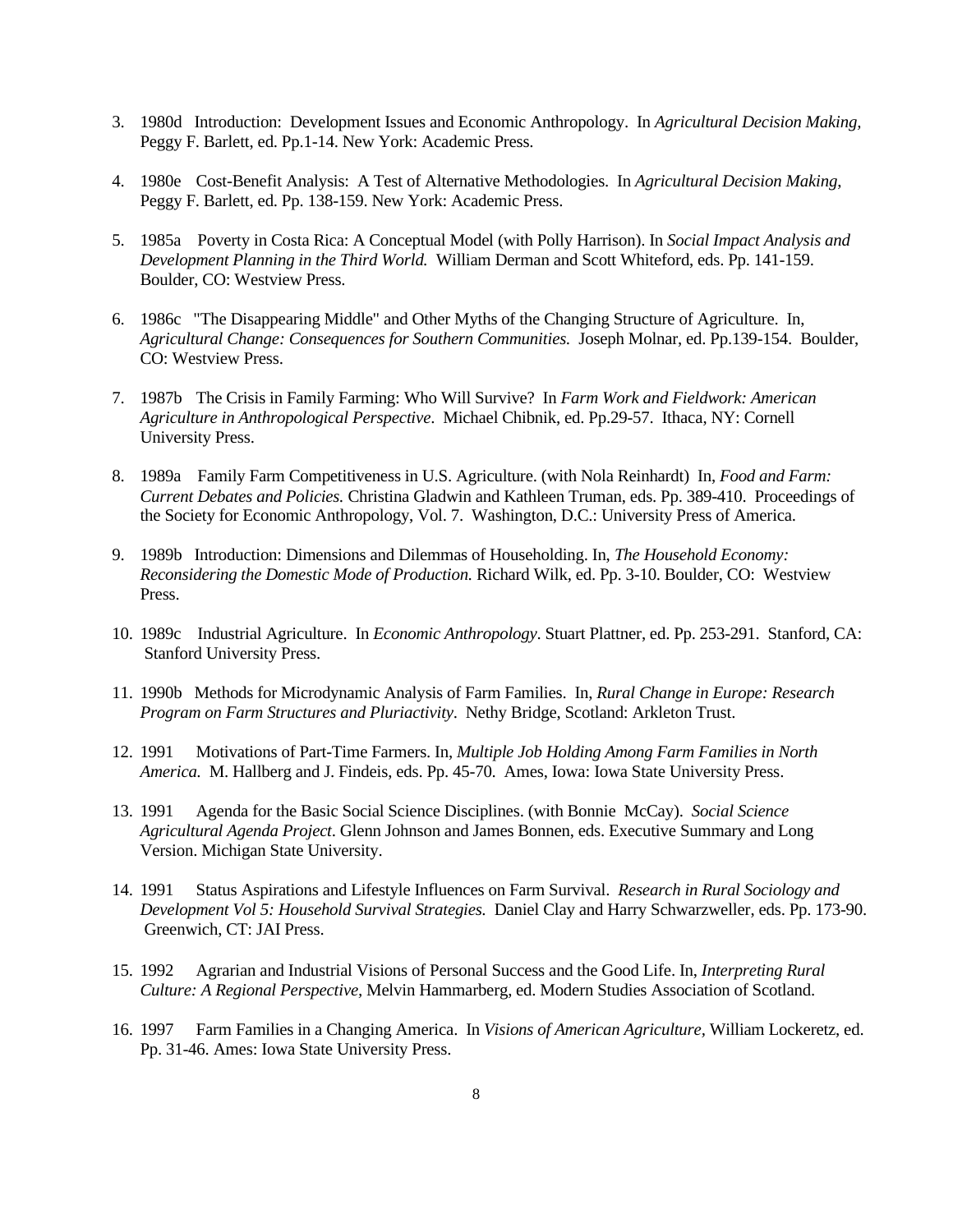- 17. 1998 Part-time Farming: Saving the Farm or Saving the Life-style? *Reprinted in: Rural Sociology of the Contemporary World.* Andrzej Kaleta, ed. Institute of Sociology Series #4. Torun, Poland: Nicolaus Copernicus University Press.
- 18. 1999a Preface. *Globalization and the Rural Poor in Latin America*. William Loker, ed. Pp. 1-8. NY: Lynn Reiner.
- 19. 2002b The Piedmont Project at Emory University (with Arri Eisen) In, *Teaching Sustainability at Universities: Towards Curriculum Greening*. Walter Leal Filho, ed. Pp. 61-77. Frankfurt: Peter Lang.
- 20. 2004a Introduction (with Geoffrey W. Chase). In, *Sustainability on Campus: Stories and Strategies for Change*. Peggy Barlett and Geoffrey W. Chase, eds. Pp. 1-26. Cambridge: The MIT Press.
- 21. 2004b No Longer Waiting for Someone Else to Do It: A Tale of Reluctant Leadership. In, *Sustainability on Campus: Stories and Strategies for Change*. Peggy F. Barlett and Geoffrey W. Chase, eds. Pp. 67-87. Cambridge: The MIT Press.
- 22. 2005 Introduction. In, *Urban Place: Reconnecting with the Natural World*. Peggy F. Barlett, ed. Pp. 1-34. Cambridge, MA: The MIT Press.
- 23. 2005 Reconnecting with Place: Faculty and the Piedmont Project at Emory University. In, *Urban Place, Reconnecting with the Natural World*. Peggy Barlett, ed. Pp. 39-60. Cambridge, MA: The MIT Press.
- 24. 2005 Concluding Remarks: Nature and Health in the Urban Environment (with Jules Pretty). In, *Urban Place, Reconnecting with the Natural World*. Peggy Barlett, ed. Pp. 299-319. Cambridge, MA: The MIT Press.
- 25. 2006 Three Visions of Masculine Success on American Farms. In, *Country Boys: Masculinity and Rural Life*. Hugh Campbell, Michael Mayerfeld Bell, and Margaret Finney, eds. Pp.47-66. University Park, PA: Pennsylvania State University Press.
- 26. 2009 Shifting the University: Faculty Engagement and Curriculum Change (with Benjamin Stewart). In, *Anthropology and Climate Change: From Encounters to Actions*. Susan A.Crate and Mark Nuttall, editors. Pp. 356-69. Walnut Creek, CA: Left Coast Press.
- 27. 2012 Sustainability, Leadership, and the Role of the Chief Academic Officer (with Geoffrey W. Chase and Richard Fairbanks) In, *The Sustainable University: Green Goals and New Challenges for Higher Education Leaders.* James Martin and James E. Samels, eds. Pp. 148-163. Baltimore: Johns Hopkins Press.
- 28. 2013 Introduction (with Geoffrey W. Chase). In, *Sustainability in Higher Education: Stories and Strategies for Transformation*. Peggy F. Barlett and Geoffrey W. Chase, eds. Pp.1-17. Cambridge: The MIT Press.
- 29. 2015 Sustainable Agrifood Systems (with Hilary King). In, *Food Issues: An Encyclopedia*. Ken Albala, ed. Pp.1331-1338. NY: Sage.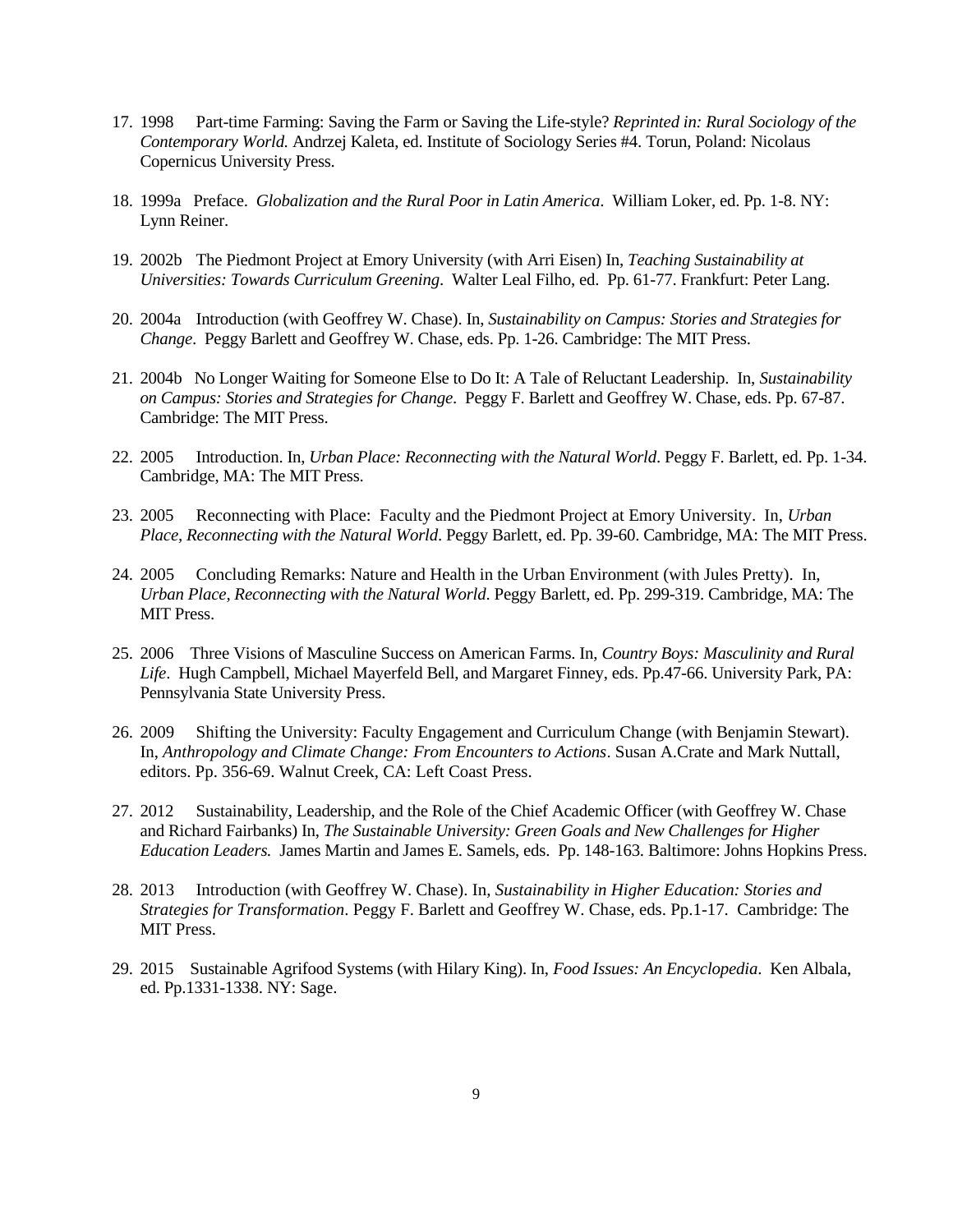#### **OTHER REPORTS AND PUBLICATIONS**

- 1. 1973a El Tabaco y el Pasto--Respuestas del Campesino a los Cambios Economicos Locales, Nacionales, e Internacionales: Analisis del Cambio en el Uso del Suelo en una Comunidad en el Canton de Puriscal. San Jose, Costa Rica: Ministry of Agriculture.
- 2. 1973b Estudio de Costos de Produccion de Tabaco en la Region Meseta Central Oriental, Zona de Puriscal. San Jose: Ministry of Agriculture.
- 3. 1973c Estudio de Costos de Produccion de Maiz en la Region Meseta Central Oriental, Zona de Puriscal. San Jose: Ministry of Agriculture.
- 4. 1973d Estudio de Costos de Produccion de Frijoles en la Region Meseta Central Oriental, Zona de Puriscal. San Jose: Ministry of Agriculture.
- 5. 1973e Estudio de Costos de Produccion de Cafe en la Region Meseta Central Oriental, Zona de Puriscal. San Jose: Ministry of Agriculture.
- 6. 1978a A Critical Survey of the Literature on Farmers' Decision Making. Bureau for Program and Policy Coordination, AID, Washington, D.C. (Commissioned paper distributed to all bureaus)
- 7. 1980f Summary of the Issues. Workshop on Agricultural Decision Making and Development. Washington, D.C. (Paper distributed to all participants and on request to others)
- 8. 1984a Agricultural Development and the Quality of Life: An Anthropological View (with Peter J. Brown). In *Agriculture, Change, and Human Values: Proceedings of a Multi-Disciplinary Conference*, October l8-2l, 1982. Richard Haynes and Ray Lanier, eds. Gainesville, FL: Humanities and Agriculture Program, University of Florida.
- 9. 1985c Testimony in Hearings on "The Future of Family Farming" of the United States House of Representatives Committee on Small Business, Subcommittee on Antitrust and Restraint of Trade Activities Affecting Small Business. Washington, DC: U.S.Government Printing Office.
- 10. 1986d Roots of Farm Problems Lie in the 70s. Atlanta *Journal-Constitution*. Reprinted in *Social Issues Resource Series*. Volume 3. Falls Church, VA: Exotech Systems, Inc.
- 11. 1996 Industrial Agriculture. *Encyclopedia of Cultural Anthropology*. Lakeville, CT: American Reference Publishing Company.
- 12. 1996 Cost Benefit Analysis. *Encyclopedia of Cultural Anthropology*. Lakeville, CT: American Reference Publishing Company.
- 13. 2002c The Global/Local Paradox: Emerging Visions of Sustainability among Grassroots Groups. In, *Effects and Responses to Globalization*. Halle Institute of Emory University.
- 14. 2003 Urban Place: Reconnections with the Natural World. *Across Academe*, Vol. 3. Atlanta: Emory University.
- 15. 2005 Prefacio: Una Conversacion Con el Pasado (with Felipe Montoya Greenheck). In, *Investigacion para la Recuperacion de Areas Degradadas en La Cuenca del Rio Pacagres, Puriscal* (1992-2004).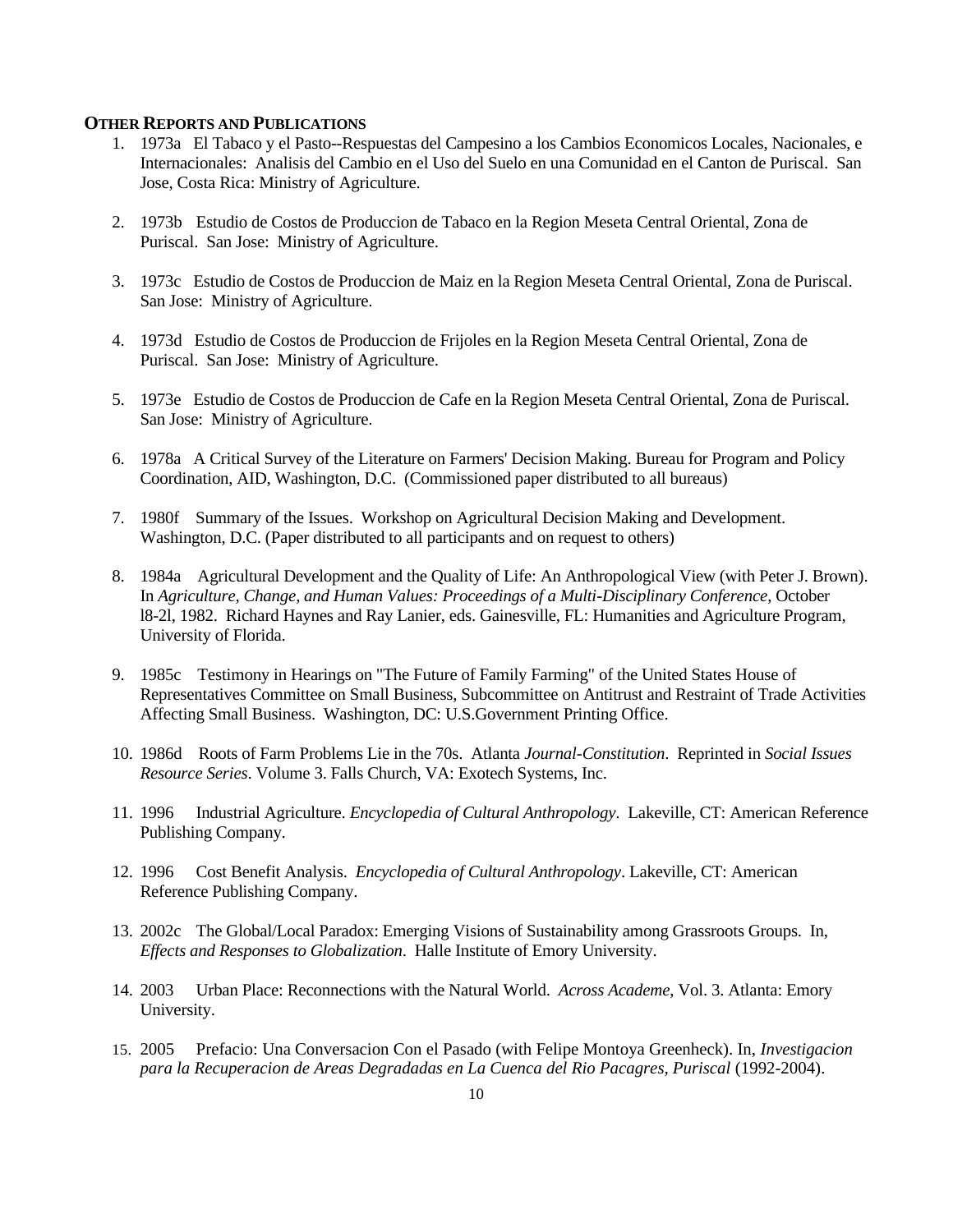Programa de Investigación en Sinecología y Restauración de Ecosistemas Terrestres (SIRECO), Observatorio del Desarrollo (OdD), Universidad de Costa Rica (UCR), San José, Costa Rica. [http://www.odd.ucr.ac.cr/publicaciones/ambiente.htm.](http://www.odd.ucr.ac.cr/publicaciones/ambiente.htm)

- 16. 2007 Is Healthy Eating Possible in DeKalb County? An Assessment of Food Availability, Access and Cost in Two Neighborhoods (with Faidra Papavasiliou, Christa Essig, and Alice Rolls) Atlanta Local Food Initiative. Decatur, GA: DeKalb County Board of Health.
- 17. 2012 Bring heritage breeds to holiday table. *CNN*, November 22. <http://www.cnn.com/2012/11/21/opinion/barlett-thanksgiving-heritage-food/>
- 18. 2013 Long live the purity of seeds for broccoli (with Neva Hassanein). *Christian Science Monitor* April 16.<http://www.csmonitor.com/Commentary/Opinion/2013/0416/Long-live-the-purity-of-seeds-for-broccoli/>
- 19. 2020 "Foodwaste and Sustainability Initiatives." Foodie Pharmacology podcast with Cassandra Quave. [http://foodiepharmacology.com/food-waste-and-sustainability-initiatives-with-peggy-barlett/.](http://foodiepharmacology.com/food-waste-and-sustainability-initiatives-with-peggy-barlett/)

# **PAPERS PRESENTED**

- 1973 American Anthropological Association Annual Meetings, New Orleans, LA: "Peasant Decision Making in Reference to Changing Land Use in Costa Rica" November.
- 1974 Wednesday Seminar, Columbia University, Department of Anthropology: "McDonald's Hamburgers and Cuban Cigars: The Green Revolution in Costa Rica" March.
- 1975 Ecological Systems and Cultural Ecology Seminar, New York City: "The Mechanism of Agricultural Evolution" April.
- 1975 Central States Anthropological Society Meetings, Detroit, MI: "Population Growth and Agricultural Innovation: An Historical Perspective in a Costa Rican Community"
- 1975 American Anthropological Association Annual Meetings, San Francisco, CA: "Evolutionary Theory and Agricultural Development: A Costa Rican Case"
- 1978 American Anthropological Association Annual Meetings, Los Angeles, CA: "Opportunity Cost and Decision Making Calculations." Also organizer of Symposium on Agricultural Decision Making in Developing Countries
- 1979 American Association for the Advancement of Science Meetings, Houston, TX: "Anthropological Views on Fertility Decision Making"
- 1982 University of Florida, Gainesville: "Agricultural Development and the Quality of Life: An Anthropological View" (with Peter J. Brown) in Agriculture, Change and Human Values: A Multidisciplinary Conference
- 1982 American Anthropological Association Annual Meetings, Washington, D.C.: "Crisis Strategies of Georgia Farmers" (Organized symposium on Food and Farmers: Anthropological Studies of U.S. Agriculture)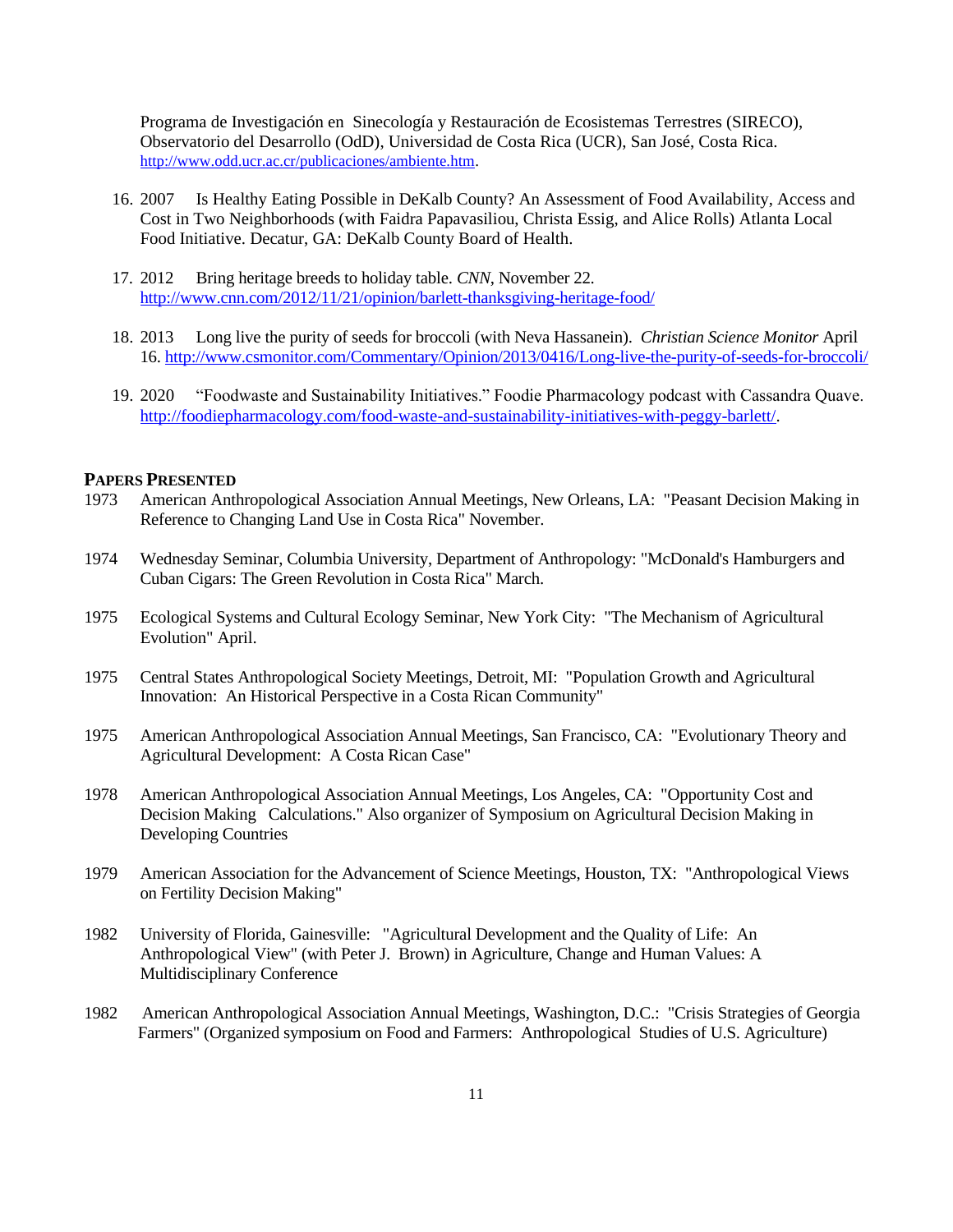- 1983 Southern Association of Agricultural Scientists, Atlanta: Panel on Rural Women: "South Georgia Farm Women: Patterns and Consequences"
- 1983 Society for Economic Anthropology, Iowa City, IA: "Part-time Farming: Saving the Farm or Saving the Lifestyle?"
- 1983 Rural Sociological Society, Lexington, KY: "Crisis Strategies of Georgia Farmers and the Changing Structure of Agriculture"
- 1983 American Anthropological Association Annual Meetings, Chicago, IL: "Agrarian Trends and The Transformation of Agriculture: Parallels in Developed and Developing Countries."
- 1984 American Association of Agricultural Economics, Ithaca, N.Y: "Microdynamics of Debt, Drought, and Default in South Georgia"
- 1984 Rural Sociological Society, College Station, Texas: Discussant for panel on "Ethnic Farm Families and Agricultural Change"
- 1985 Conference on Agricultural Change: Consequences for Southern Farms and Rural Communities, Atlanta, GA: "'The Disappearing Middle' and Other Myths of the Changing Structure of Agriculture."
- 1985 American Anthropological Association, Washington, DC: " The Household Economy and Part-time Farming"
- 1987 Society for Economic Anthropology, Riverside, CA: "Family Farm Competitiveness in U.S. Agriculture: A Conceptual View" (with Nola Reinhardt).
- 1987 Rural Sociological Society, Madison, WI: "Family Farm Competitiveness in U.S. Agriculture: A Conceptual View" (with Nola Reinhardt).
- 1987 American Anthropological Association, Chicago, IL: Discussant for symposium on "Households and Householding"
- 1988 Conference on Multiple-Job Holding Among Farm Families in North America. Washington, D.C.: "Motivations of Part-Time Farmers"
- 1988 Rural Sociological Society, Athens, GA: Organizer, Panel on "Farm Loss in Five States"; Presenter: "Farm Loss in Dodge County, Georgia."
- 1988 Second Annual Review Meeting of the Rural Development in Europe Project, Arkleton Trust, Freyung, West Germany: "Methods for Microdynamic Analysis of Farm Families".
- 1989 Rural Sociological Society, Seattle, WA: Organizer, Panel on Qualitative Studies on Farm, Family, and Community Change: Methodological Issues; Presenter: "Methods for Micro-Dynamic Analysis of Farm, Family, and Community Change."
- 1989 Rural Sociological Society, Seattle, WA: Discussant, Panel on Change in Farm Household Well-Being.
- 1990 Society for Economic Anthropology, Tucson, AZ: "Success, Skill, and Farm Survival"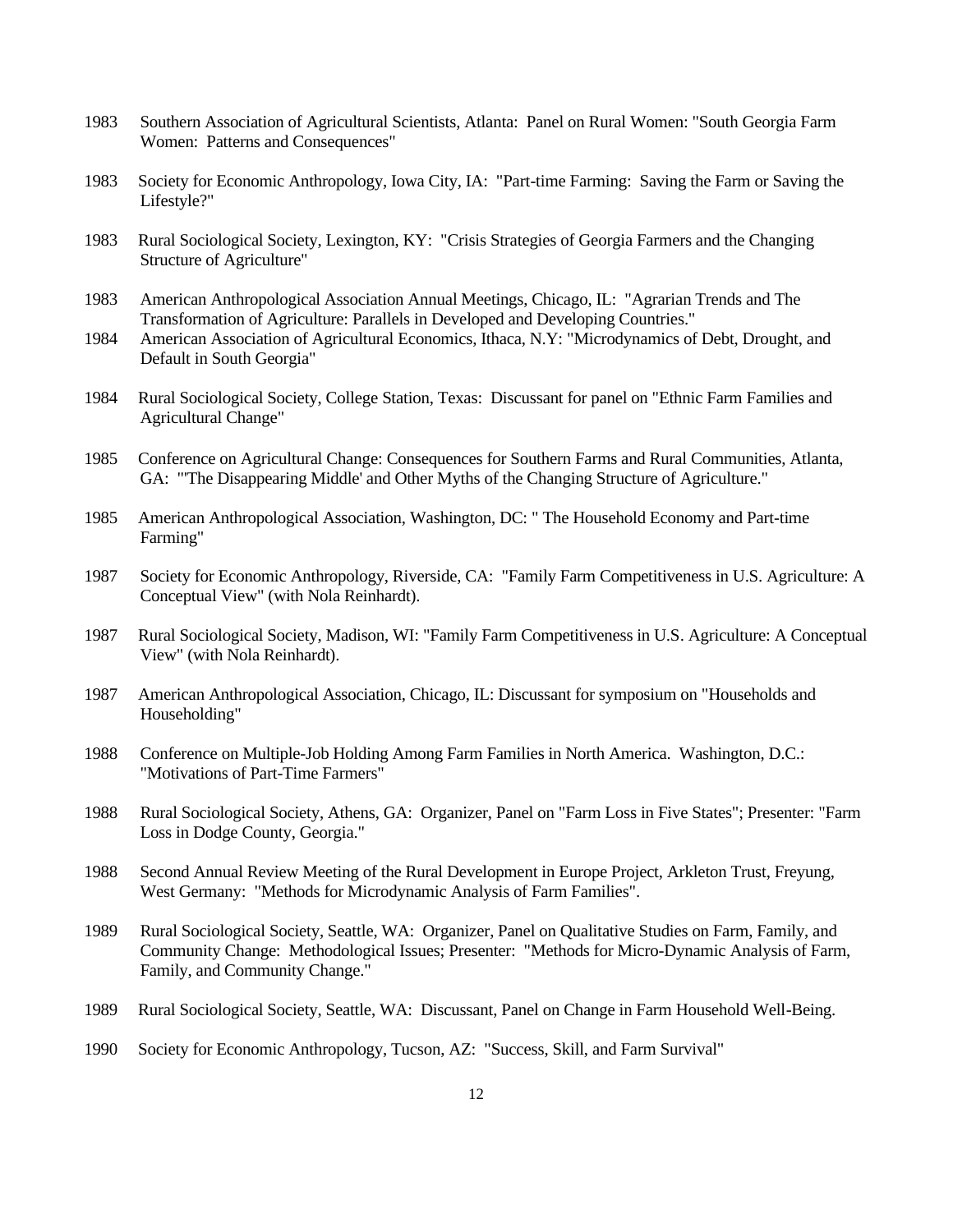- 1990 American Anthropological Association, New Orleans, LA: "Capitalist Penetration and Family Farming in Georgia and Wisconsin." Co-organizer, session on "Why This Work? The Substance of Economic Rationality for Rural Producers."
- 1991 Society for Applied Anthropology, Charleston, SC: "His Farm versus Our Farm: Alternative Marital Models among U.S. Farm Women."
- 1991 Southern Conference on Women's History, Chapel Hill, NC: Moderator and commentator: "Rural Women and Cultural Politics in the Twentieth-Century South"
- 1991 Social Science Agricultural Agenda Project, Kansas City, MO: Moderator: Agendas in the Basic Social Science Disciplines.
- 1991 Rural Sociological Society Columbus, OH: "His Farm Vs. Our Farm: Alternative Marital Models among U.S. Farm Women"
- 1991 Southern Labor History Conference, Atlanta, GA: Moderator and Commentator, "Rural Labor Markets: Latin America and the United States"
- 1992 American Anthropological Association, San Francisco, CA: "Consumer Society and the Family Farm: Erosion of the Household Economy"
- 1994 Rural Sociological Society, Portland, OR: Commentator and Chair,"Agricultural Land Use" session
- 1994 Social Science History Meetings, Atlanta, GA: Commentator, "Institutional Intervention and Change in Rural Societies"
- 1994 American Anthropological Association, Atlanta, GA: Co-chaired session on "Dilemmas and Dimensions of Development" with Robert Rhoades, and presented paper on "Cultural Homogenization and Resistance."
- 1995 American Association for the Advancement of Science, Atlanta, GA: "Trends in Southeastern Agriculture: From Family Farms to Hispanic Migrant Workers?"
- 1995 Agricultural Experiment Station, Griffin, GA: Panel on "Sustainability" and the European experience with land use regulation
- 1997 American Anthropological Association, Washington, D.C.: "Masculinity, Stress, and Sustainable Agriculture"
- 1998 Conference on Male Gender and Health: Anthropological Perspectives, Emory University: "Cultural Values, Success, and Depression in American Farm Men"
- 1998 International Association of Feminist Economics, Amsterdam, The Netherlands: "Masculine Ideology and Farmer Behavior on American Family Farms"
- 2001 International Conference on the Effects of and Responses to Globalization, Bogazici University, Istanbul, Turkey: "Global/Local Paradox: Emerging Visions of Sustainability among Grassroots Groups"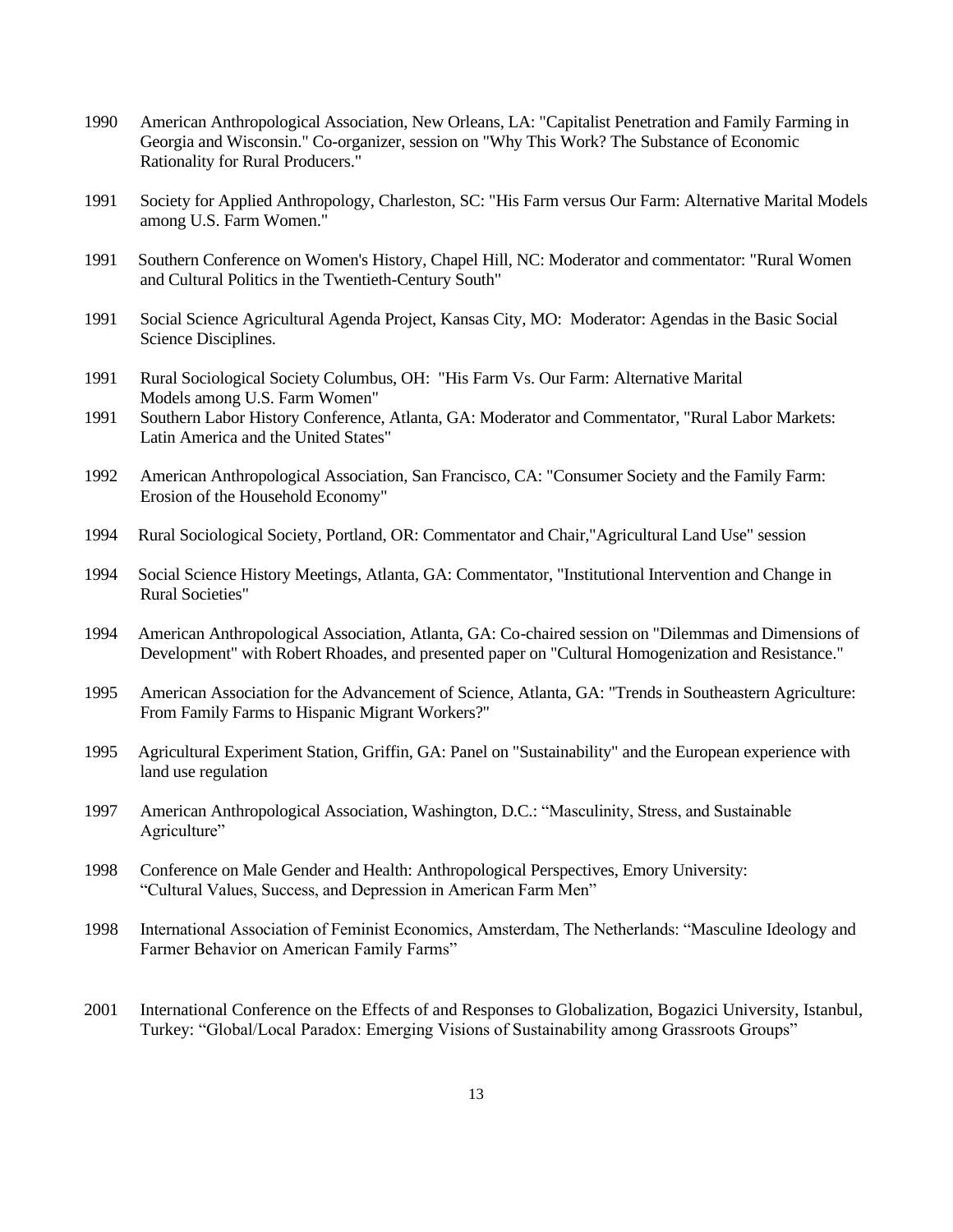- 2001 Greening of the Campus 4/Moving to the Mainstream, Ball State University, Muncie, Indiana: "The Emory University Walking Tour: Awakening a Sense of Place."
- 2002 American Association of Colleges and Universities, Washington, D.C. "The Piedmont Project at Emory University."
- 2002 Society for Applied Anthropology, Atlanta, Georgia: "Campus Environmental Engagement: Energy and Imagination, Challenges and Constraints"
- 2002 Urban Place: Reconnections with the Natural World. Department of Anthropology Mini-Symposium: Emory University
- 2004 West Coast Sustainability Conference, Portland OR: Meet the Authors Panel: Sustainability on Campus: Stories and Strategies for Change. October 21.
- 2004 American Anthropological Association Meetings, Atlanta, GA: "The Power of Place: Sustainability in the University." Co-Organizer of session: Sustainability Challenges from the Campus to the Global Arena. December 15.
- 2005 Society for College and University Planners, web broadcast "Sustainability in the Curricula: Theory to Practice." April 19.
- 2006 American Anthropological Association Meetings, San Jose, CA: "Binary Vision for Sustainability: Reenchantment and Critique" Co-Organizer of session: Sitting on Our hands: Silences about Sustainability and Local Engagement. Nov. 17.
- 2007 American Anthropological Association Meetings, Washington, DC: "Beyond Agricultural Decision-Making: Anthropology and Campus Sustainable Food Systems" December 1.
- 2008 Society of College and University Planners (SCUP), Atlanta: "Best Practices in Curriculum Change: The Piedmont Project" February 14.
- 2008 American Anthropological Association Meetings, San Francisco, CA: Session in honor of Ronald J. Kurtz. November 21.
- 2009 American Anthropological Association Meetings, Philadelphia, PA: "Transformation in Institutions; Transformation of Institutions". Session on Transforming Global Material Practice. Nov. 18.
- 2010 The Asian Conference on the Social Sciences, Arts, and Humanities (IAFOR), Osaka, Japan: "Sustainable Food Projects: The Role of Higher Education in Cultural Change" Featured speaker. June 18-21.
- 2012 Association for the Advancement of Sustainability in Higher Education Annual Meeting, Pittsburgh, PA: Session on Sustainable Food Initiatives. October 11.
- 2013 Association for the Advancement of Sustainability in Higher Education Annual Meeting, Nashville, TN: "Sustainable Food Metrics: Accountability, Efficiency, and Equity" October 7.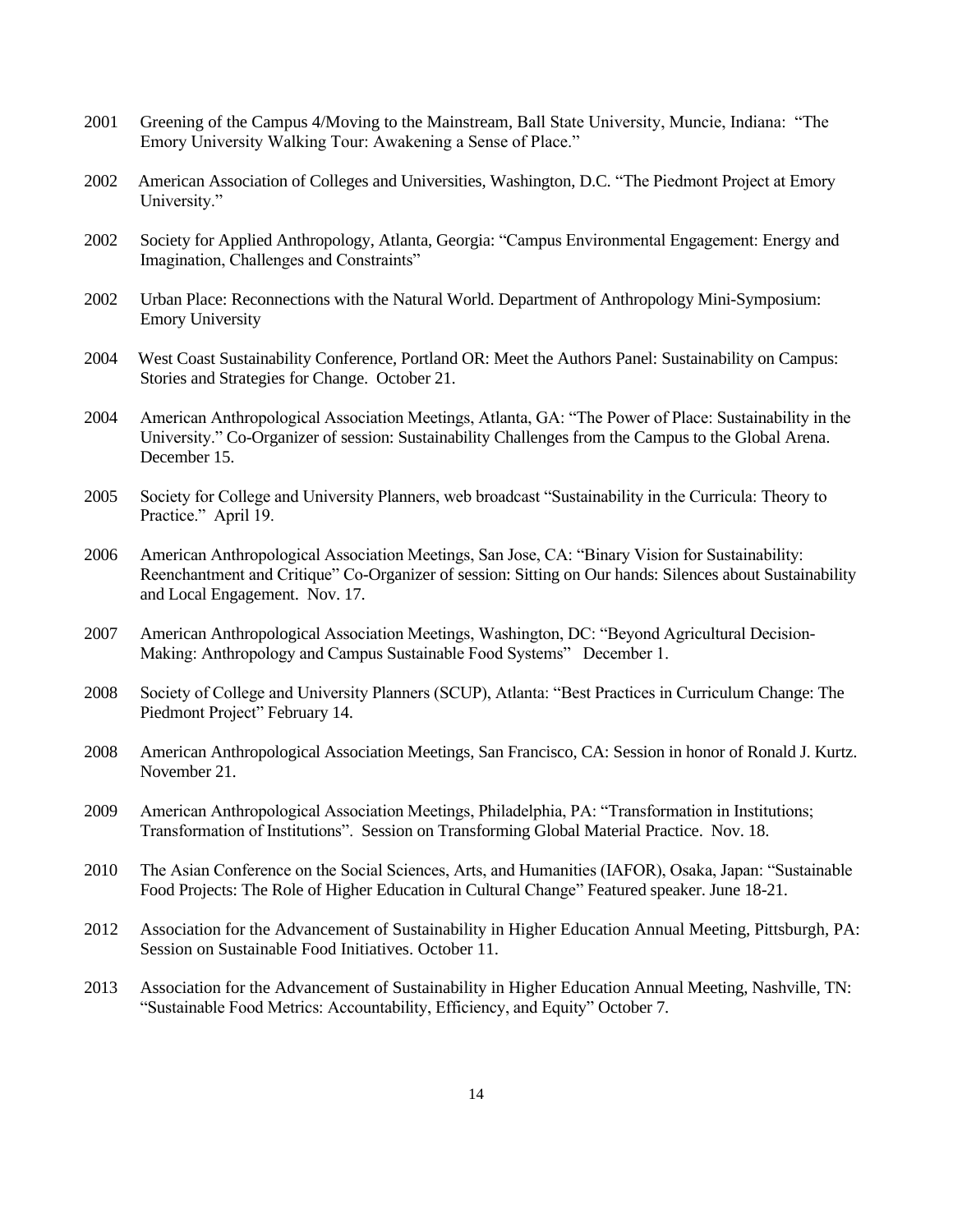- 2015 Agriculture and Human Values Conference, Pittsburgh, PA: Organized session on Relationality and Legitimacy in Alternative Food Systems. Presented paper on "Trust or Verify? Alternative Strategies in Campus Sustainable Food Projects" June 27.
- 2016 Association for Environmental Studies and Sciences, Session on Different Approaches to Integrating Sustainability across the Curriculum, Washington, DC: "Piedmont/Ponderosa Model of Infusing Sustainability Issues across the Curriculum" June 9.
- 2019 Rural Sociological Society, Richmond, Virginia: "It's Time to Get Personal: How Farm Households Shape Farm Operations and Persistence," session discussant, August 10.

#### **INVITED SEMINARS, WORKSHOPS, AND PRESENTATIONS**

- 1973 Costa Rican Association of Agricultural Economists, San Jose: "Tobacco and Pasture—The Response of Peasant Farmers to Local, National, and International Changes"
- 1974 Grinnell College: "The Green Revolution and Costa Rica"
- 1976 University of Minnesota: "The Quichua-Speaking Indians of Otavalo"
- 1977 Georgia State University (Department of Anthropology): "The Dynamics of Changing Ecosystems in a Costa Rican Community"
- 1977 Emory University National Endowment for the Humanities Seminar: "An Academic Humanist Looks at the Older Woman in Other Cultures, Other Times" (lecture and television program)
- 1980 Abraham Baldwin Agricultural College (Tifton, Georgia) Conference on Rural and Urban Values in Conflict: Agricultural Societies in Global Perspective: "Food, Politics, and Sacred Cows in Latin America and Mexico"
- 1980 Southern Center for International Affairs, Atlanta. Participant and Respondent: Regional Academic Study Series
- 1980 Emory University National Endowment for the Humanities Seminar: "Women and War"
- 1981 Spelman College, Atlanta: "Machismo and Women's Roles in Latin America"
- 1981 Michigan State University, Conference on Social Impact Analysis and Development: "Perspectives on Poverty: A Team Experience in Costa Rica"
- 1981 Auburn University, Alabama, Seminar for the International Fisheries Program and Department of Agricultural Economics and Rural Sociology: "Anthropological Issues in Technology Transfer in Central America"
- 1984 Educational Campaign for a Prosperous Georgia: "The Crisis in Georgia Farming"
- 1985 University of Georgia, Department of Agricultural Economics: "The Disappearing Middle and Other Myths of the Changing Structure of Agriculture"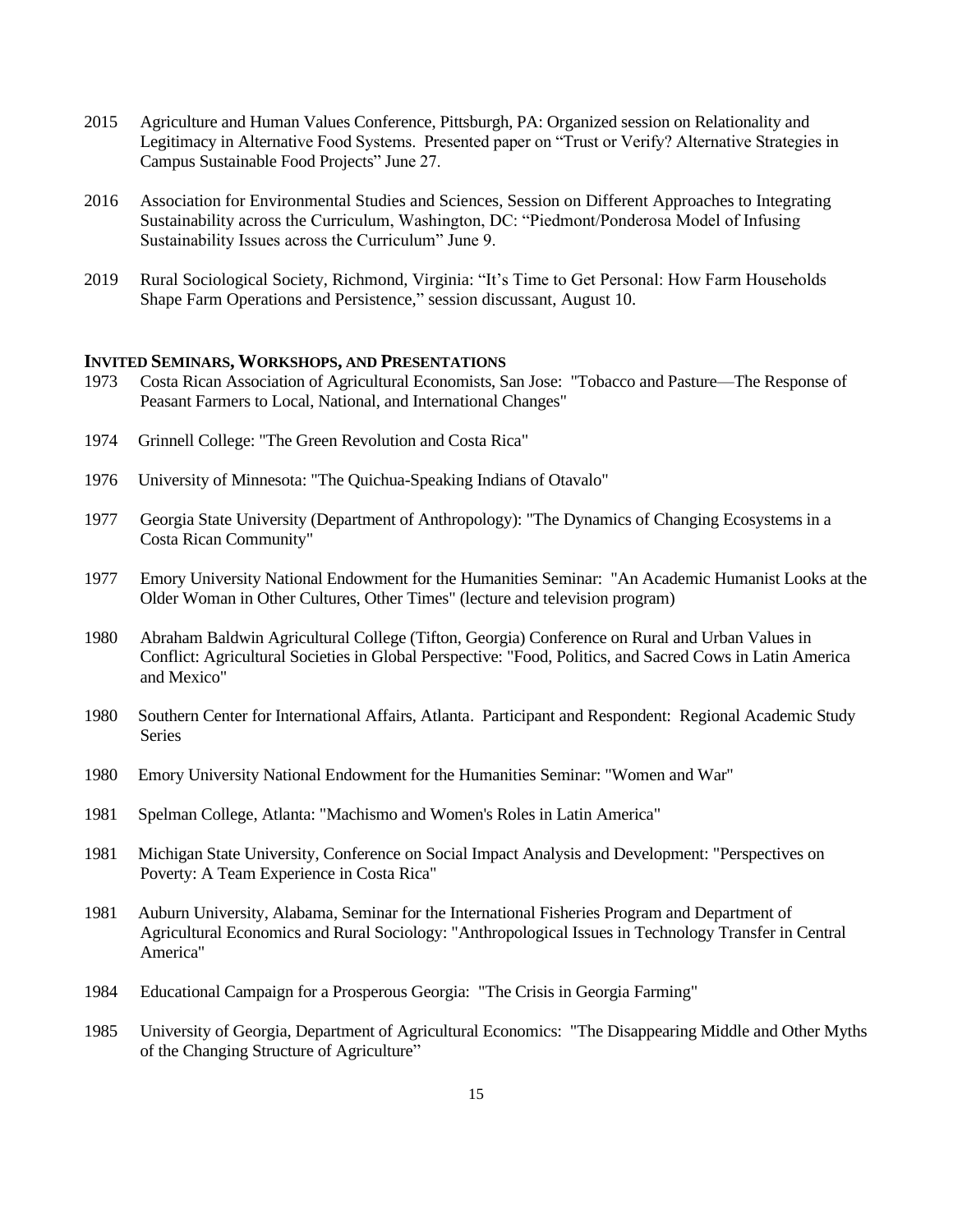- 1985 Georgia State University, Department of Anthropology: "Development Issues and the Central American Crisis"
- 1985 Agnes Scott College, Department of Political Science: "Perspectives on the Central American Situation"
- 1986 University of Georgia, Southeastern Fruit and Tree Nut Research Laboratory, Byron, GA: "The Current Crisis in Georgia Agriculture"
- 1986 United Methodist Church, Atlanta, Agriculture/Rural Life Hearing, Southeastern Jurisdiction: Keynote Speaker
- 1987 University of Georgia, Department of Anthropology: "The Family Farm in America: Crisis, Continuity, or Collapse?"
- 1987 University of California, Irvine, Department of Social Science: "The U.S. Family Farm: Crisis, Continuity or Collapse?"
- 1987 Domestic Policy Association, National Summary on the Farm Crisis, Carter Presidential Library, Atlanta, GA: Discussant
- 1988 University of Georgia, Cooperative Extension Service, Georgia Agricultural Experiment Station State Research Conference Athens, GA: Keynote Address: "Profiles of Farmers in Georgia"
- 1991 Arkleton Trust Program on Pluriactivity in European Farm Families, Fifth Review Meeting, Calabria, Italy: Summary speaker
- 1992 University of Kentucky, Department of Anthropology and Oral History Study Group Colloquium: "Farm Management and the Household Economy: The Challenge of Individualism in an Industrial Society"
- 1992 Arkleton Trust Program on Pluriactivity in European Farm Families, Mountain Group Meeting, Bonn, Germany: Summary Speaker
- 1994 Northern Illinois University, Department of Anthropology Colloquium: "Consumerism and Individualism in American Farm Culture"
- 1994 Gender Studies Center, Prague, Czech Republic: "Gender Conflict, Individualism, and the Consumer Capitalist Society"
- 1999 University of Illinois, Department of Anthropology: "Consumer Society versus the Family Farm: The Changing Moral Economy of the American Farm Family"
- 1999 Texas Agricultural Extension Experts Association, Corpus Christi, Texas: "From a Social Perspective, How is America Changing and Will the Family Farm Survive?"
- 1999 University of Michigan, Center for the Study of Everyday Life, Ann Arbor: "Three Visions of Masculine Success" and "Sustainability and American Culture"
- 2000 US Department of Agriculture, Sustainable Agriculture Research and Education Professional Development Program Workshop, Jekyll Island, Georgia: "The Place and Value of Human Capital in Agriculture"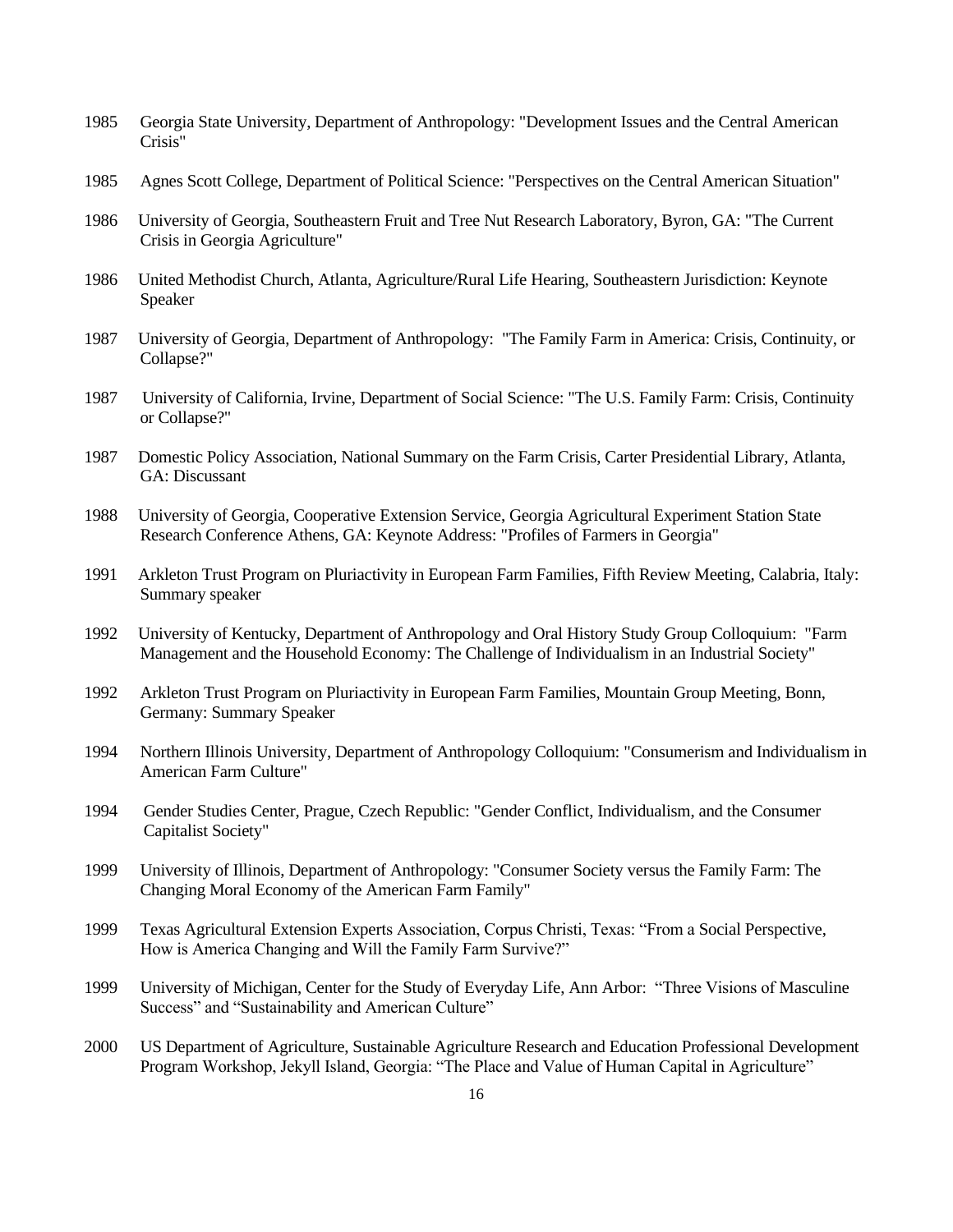- 2001 Georgia Institute of Technology: "Indicators of Urban and Regional Sustainability"
- 2000 Second Nature, Northeast Conference on Best Practices Sustainability in Higher Education, West Cornwall, CT: "The Emory Story."
- 2003 Greening the Campus V: Ball State University, Invited session: "Sustainability on Campus: Stories and Strategies for Change" with Geoffrey W. Chase. September.
- 2003 Association for Process Philosophy of Education, Minneapolis, MN: "Campus Change at Emory: Applying Process Philosophy" (with Mary Elizabeth Moore). July.
- 2003 Georgia State University: "Greening University Culture, Grounding in Place." October.
- 2003 Iowa State University: "Greening of ISU" Invited workshop facilitator and presenter. November.
- 2003 Iowa State University, Department of Sociology Seminar Series: "Lessons from Farm Crisis Research: What We Learned Then and How it Looks Now." November 22.
- 2003 Kennesaw State University, Workshop on Sustaining Visions for a Green University: "Sustainability and Learning Outcomes" November.
- 2003 American Anthropological Association Annual Meetings, Chicago: "Campus Sustainability Workshop" (sponsored by Anthropology and the Environment and NAPA). (with Kate Meatyard) November.
- 2003 Association for Process Philosophy of Education, St. Paul, MN: Invited workshop "Practice: The Case of Environmental Sustainability" (with Mary Elizabeth Moore)
- 2004 Lewis and Clark College, Portland OR: "Campus Sustainability." October 11.
- 2004 Georgia Urban Forest Council Annual Conference "Healthy Trees, Healthy Cities, Healthy People." November 17.
- 2005 Sustainable Atlanta Roundtable: "Is Atlanta Ready for a Local Foods Initiative?" Mar. 4
- 2005 DeKalb County Expo, Atlanta, GA: "Learning from the Leaders: Stepping Up to the Plate" June 3.
- 2005 University of Scranton, Scranton, PA, curriculum workshop facilitator: "Education for Justice: The Case for Sustainability: Infusing Sustainability into the Curriculum." June 9-10.
- 2005 Education for Sustainability West, Pack Forest, WA: Infusing Sustainability in the Higher Education Curriculum: Training the Trainer workshop (with Geoffrey W. Chase) Co-leader of faculty workshop for Puget Sound higher education institutions. August 3-5.
- 2005 Drury University, Springfield, MO: Place, Partnership, and Meaning: Toward a Sustainable Drury. (Keynote for symposium year on sustainability) September 1.
- 2005 Drake University, National Workshop on State and Local Food Policy, Des Moines, IA: "Update on the Atlanta Local Food Initiative" September 8.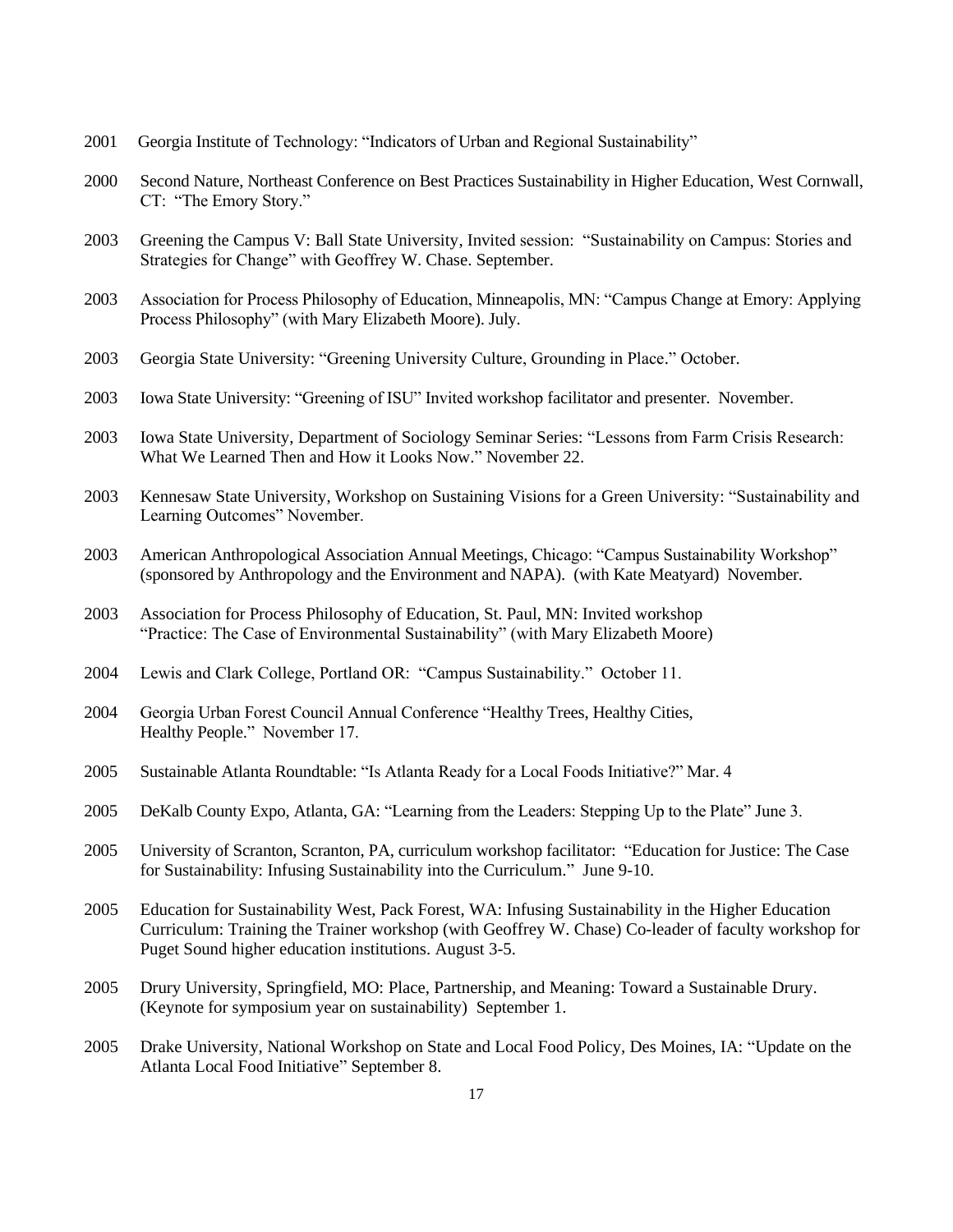- 2005 National Food Security Coalition, Atlanta, GA: "Reconnecting to Place: Imagination and Naming in Urban Food Systems" (with Sally Wylde) October 9.
- 2005 University of Southern Maine, Portland, Maine: "Education for Sustainability: the Casco Bay Project" Workshop leader for Casco Bay Institutions leadership. October 20-21.
- 2006 Association for Sustainability in Higher Education, Leadership Workshop for Sustainability across the Curriculum, Emory University Atlanta, GA (with Geoffrey W. Chase) January 5-6.
- 2006 University of Chicago: "Educating for the Future: The Role of Sustainability in Higher Education: Strategies for Sustainability" Lecture and workshop facilitation February 24.
- 2006 University of New Mexico: "Sustainability Minor Curriculum Workshop" March 24.
- 2006 International Conference of the Society for Religion, Nature, and Culture, University of Florida, Gainesville, FL: Workshop Leader, "Teaching Religion and Nature" April 7.
- 2006 International Conference of the Society for Religion, Nature, and Culture, University of Florida, Gainesville, FL: Panel moderator: "Grounding in Place: New Pedagogies for New Challenges" April 7.
- 2006 Environmental Protection Agency, Environmental Summit: Strategic Agricultural Initiative, Atlanta, GA: "Sustainable Food at Emory" May 10.
- 2006 Association for Sustainability in Higher Education, Leadership Workshop for Sustainability across the Curriculum, San Diego State University, CA (with Geoffrey W. Chase) July 19-20.
- 2006 University of Pennsylvania, Department of Anthropology, Penn Colloquium: "Sustainability and Higher Education: Reason and Reenchantment" October 30.
- 2007 Association for Sustainability in Higher Education, Leadership Workshop for Sustainability across the Curriculum, Emory University Atlanta, GA (with Geoffrey W. Chase) January 11-12.
- 2007 Trinity Presbyterian Church, Atlanta: "Reason and Reenchantment: Engaging Sustainability" February 25.
- 2007 Kenyon College, Kenyon, Ohio: "Reason and Reenchantment: Moving Toward Sustainability" April 16- 17.
- 2007 Warren Wilson College: faculty workshop on interdisciplinary engagement with sustainability. May 30.
- 2007 Council of Deans and Directors of Environmental Studies, Syracuse University, Syracuse, NY: led workshop on Piedmont Project. June 7.
- 2007 Second National Environmental Studies Summit, Syracuse University: "Role of Place in Environmental Studies Training" June 8.
- 2007 Association for Sustainability in Higher Education, Leadership Workshop for Sustainability across the Curriculum, San Diego State University, CA (with Geoffrey W. Chase) July 19-20.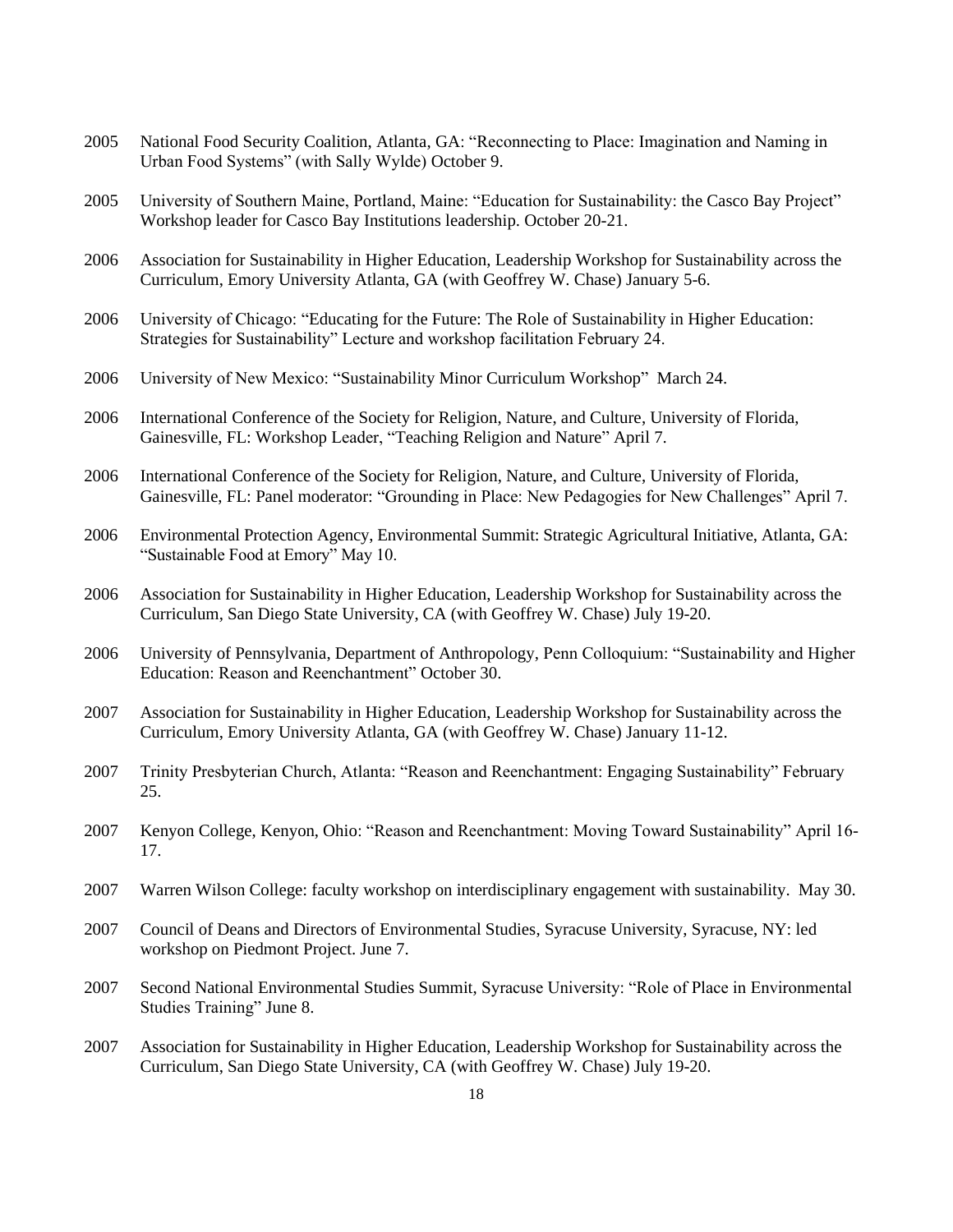- 2007 University of Georgia Extension Service and Carrollton County, GA, Farm-City Harvest Banquet: "Emory's Sustainable Food Initiative" November 1.
- 2007 Commerce Club, Atlanta: "Healthy Food, Healthy Planet: Local Food and the Georgia Economy" November 15.
- 2008 Association for Sustainability in Higher Education, Leadership Workshop for Sustainability across the Curriculum, Emory University Atlanta, GA (with Geoffrey W. Chase) January 10-11.
- 2008 Southern Polytechnic State University, Atlanta: "Sustainable Food: International Implications" February 20.
- 2008 Washington University, St. Louis, Food, Agriculture, and Sustainability Colloquium: "Campus Sustainable Food Systems" April 17.
- 2008 Environmental Protection Agency, Sustainable Food Lecture Series, Atlanta, GA: "Sustainable Food at Emory University" August 7.
- 2008 Collegiate Environmental Sustainability Conference (EPA and Spelman College), Atlanta, GA: "Greening Campus Culture: Strategic Planning, Importance of Sustainability and Current Trends" and "Sustainable Food Practices" October 23.
- 2008 National Association of Independent Schools, Atlanta, GA: "Embedding Sustainability in the Curriculum" June 25.
- 2008 Association for Sustainability in Higher Education, Leadership Workshop for Sustainability across the Curriculum, San Diego State University, CA (with Geoffrey W. Chase) July.
- 2008 Rice University, Scientia Institute, Houston, Texas: "The Sustainable Campus: Food, Policies and Place" November 18.
- 2009 Association for Sustainability in Higher Education, Leadership Workshop for Sustainability across the Curriculum, Emory University Atlanta, GA (with Geoffrey W. Chase) January.
- 2009 Decatur Rotary Club, Atlanta Ga: "Emory's Sustainable Food Initiative"
- 2009 University of Georgia Conference, Athens, GA: "Moving toward a Sustainable Food System on College Campuses" Feb 3.
- 2009 National Association of Independent Schools, Atlanta, GA: "Embedding Sustainability in the Curriculum" June 23.
- 2009 Association for Sustainability in Higher Education, Leadership Workshop for Sustainability across the Curriculum, San Diego State University, CA (with Geoffrey W. Chase) July .
- 2009 National Environmental Public Health Conference, Atlanta, GA: "Healthy Food, Healthy Connections: Emory's Sustainable Food Initiative" October 27.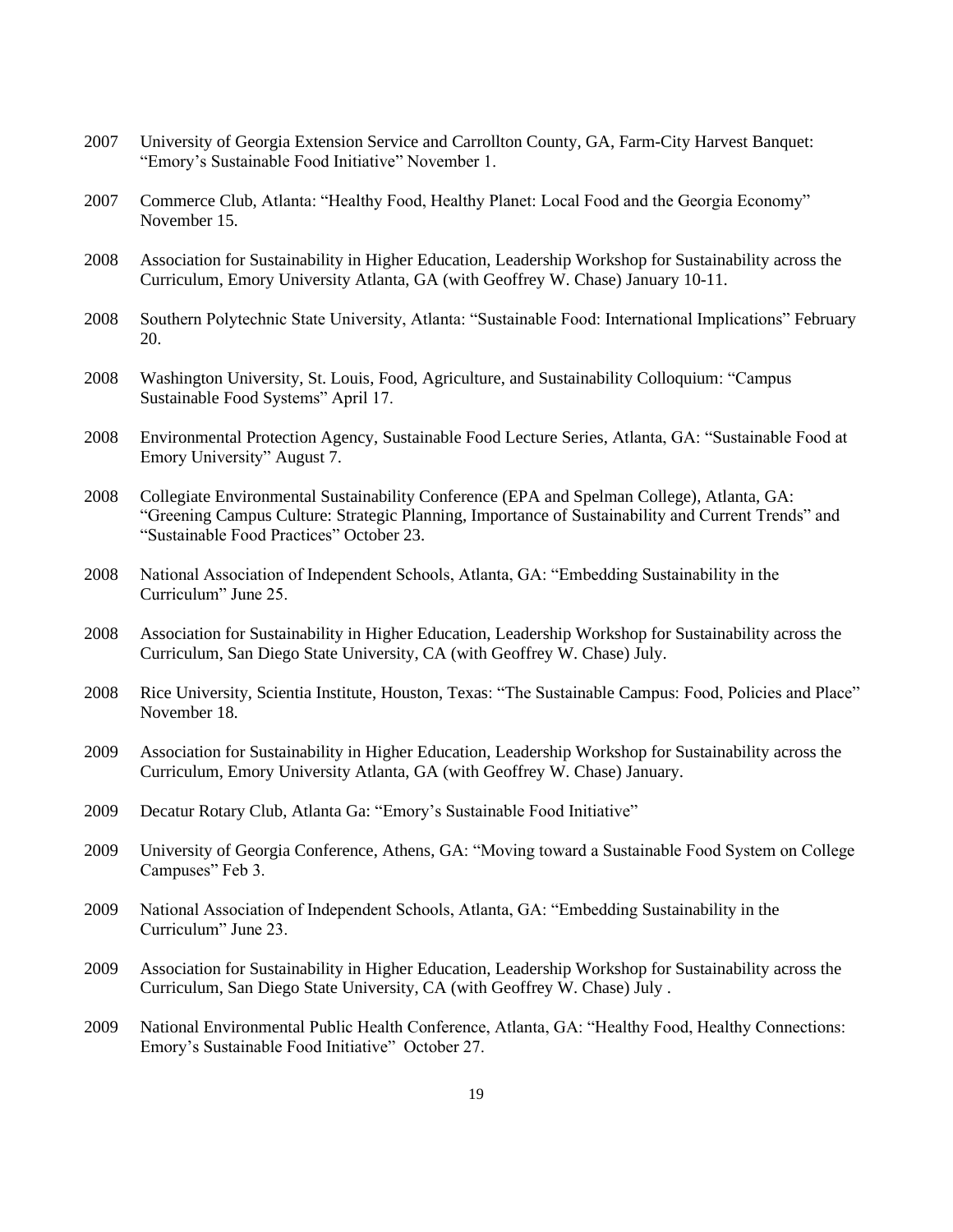- 2009 Vassar College, Hudson Project, class presentation. October 28.
- 2010 Association for Sustainability in Higher Education, Leadership Workshop for Sustainability across the Curriculum, Emory University Atlanta, GA (with Geoffrey W. Chase) January.
- 2010 American Association of Sustainability in Higher Education National Strategic Summit, presenter, Feb. 25.
- 2010 Georgia Interfaith Power and Light Awards ceremony, keynote speaker. February 18.
- 2010 Southface Energy Institute, Atlanta Sustainability Roundtable, presenter on sustainable food. March 5.
- 2010 Wake Forest University, Sustainability and Curriculum Conference, Wake Forest, NC: "Taking it to the Next Level" March 22.
- 2010 Lawrence University, Greening Higher Education class presentation, May 27.
- 2010 North Carolina Consortium Workshop (Duke, UNC, UNC Greensboro, Emerson), Duke University, Durham, NC: "Leadership for Sustainability and Curriculum." May 24-25.
- 2010 Association for Sustainability in Higher Education, Leadership Workshop for Sustainability across the Curriculum, San Diego State University, CA (with Geoffrey W. Chase) June 3-4.
- 2010 University of Florida, Sustainability and Curriculum Workshop for Campus Leaders, Gainesville, FL: "The Prairie Project" August 5-6.
- 2010 American Academy of Religion, preconference workshop, Atlanta, GA: "Teaching about Food, Justice, and Sustainability" October 29.
- 2010 Bennington College, Sustainable Food Lecture Series, Bennington, VT: "Campus Food Projects: Pursuing Justice, Celebrating Place" November 22.
- 2010 Emory University, School of Public Health, Mediterranean Diet and Health Conference, Atlanta, GA: "The Emory Experience: Food and Sustainability" December 2.
- 2011 Association for Sustainability in Higher Education, Leadership Workshop for Sustainability across the Curriculum, Emory University Atlanta, GA (with Geoffrey W. Chase) January 6-7.
- 2011 Georgia Organics Conference, Savannah, GA: "Digging Deeper on GMOs," March 12.
- 2011 Association of Environmental Historians, preconference workshop, Tempe, AZ: "Sustainability and Curriculum" April 13.
- 2011 National Wildlife Federation, Sustainability and Curriculum Faculty Leadership Workshop for Georgia Campus Leaders (Georgia and Southeast Schools), Agnes Scott College, Atlanta, GA. May 17-18.
- 2011 Associated Colleges of the South, Keynote for Fellows and Mentors Workshop, Atlanta, GA: "Emerging Paradigms of Sustainability" May 23.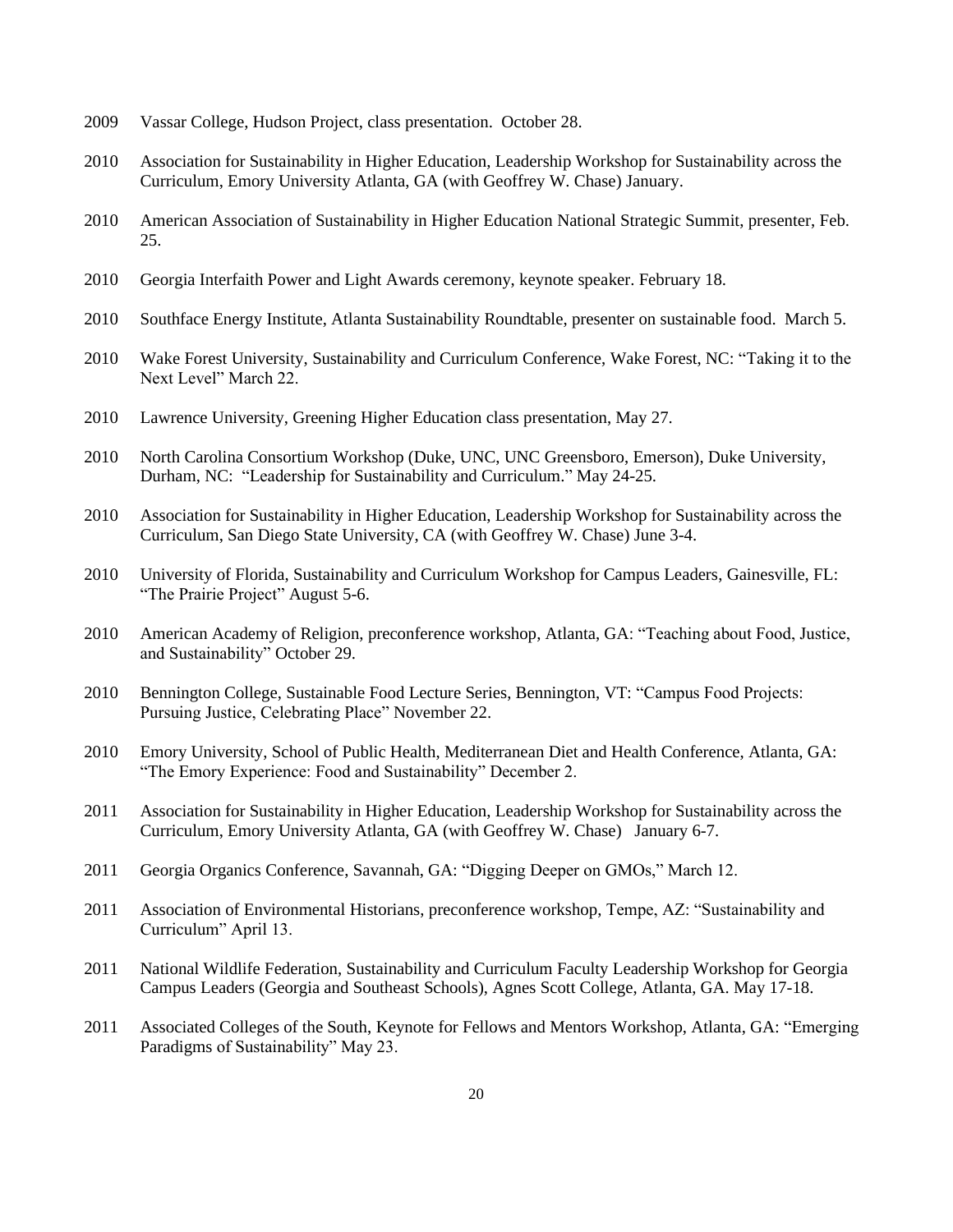- 2011 Association for Sustainability in Higher Education, Leadership Workshop for Sustainability across the Curriculum, San Diego State University, CA (with Geoffrey W. Chase) July 7-8.
- 2011 Georgia Institute of Technology: "Liam's Legacy: Food, Sustainability, and Human Rights" Panel presentation. November 18.
- 2012 Association for Sustainability in Higher Education, Leadership Workshop for Sustainability across the Curriculum, Emory University Atlanta, GA (with Geoffrey W. Chase) January 10-11.
- 2012 North Carolina Community College Consortium, Davidson Community College, Lexington, NC: "Sustainability and Curriculum Workshop for Campus Leaders" March 22-23.
- 2012 Association for Sustainability in Higher Education, Leadership Workshop for Sustainability across the Curriculum, San Diego State University, CA: (with Geoffrey W. Chase) June 26-27.
- 2013 Indiana University, Food Choice from Research to Policy conference: "Food System Transformation: Institutional Purchases, Policy, and Cultural Change" January 26.
- 2013 Garrison Institute, Climate, Mind and Behavior Symposium, Garrison, New York: "Effective Action toward Sustainability: Diversity among Early Adopters"June 10-12.
- 2013 AASHE Annual Meeting Pre-Conference Workshop (with Neil Leary, Lindsey Lyons, and Geoffrey Chase), Nashville, NT: "The Next Wave: Faculty Development for Sustainability across the Curriculum" October 6.
- 2014 Christopher Newport University, Dean William Parks Colloquium, Newport News, VA: "A Sustainable Campus: Fostering Creativity toward a New Future" March 20.
- 2014 New Jersey Higher Education Partnership for Sustainability (36 schools, hosted by Ramapo College): "Teaching Sustainability across the Curriculum" webinar to support faculty development efforts, May 6.
- 2015 American Anthropological Association Annual Conference, Panel Presentation, Washington, DC: "Producing the Future of Global Agriculture" December 3.
- 2015 AASHE Annual Meeting Pre-Conference Workshop (with Geoff Chase), Minneapolis, MN: "Sustaining our Energy; Sharing our Strategies: AASHE Curriculum Workshop Alumni Gathering." October 25.
- 2016 University of Kentucky, Symposium on Food Systems Studies, Lexington, KY: "Building a Campuswide, Multi-stakeholder Initiative on Sustainability and Food System Studies" April 7.
- 2016 University of Rochester, Genesee Workshop on Sustainability and Curriculum, Rochester, New York, May 16.
- 2016 American Association of Colleges and Universities, Global Learning Conference on College Curriculum, Nurturing Student Efficacy in a Global World, Denver, CO: co-leader of workshop on "Strategies to Integrate Sustainability and Global Learning" with Idemari Mbuya. October 6.
- 2017 Widener University, Beideman Visiting Scholar, Keynote Address: "New Frontiers in Sustainability in Higher Education" February 13.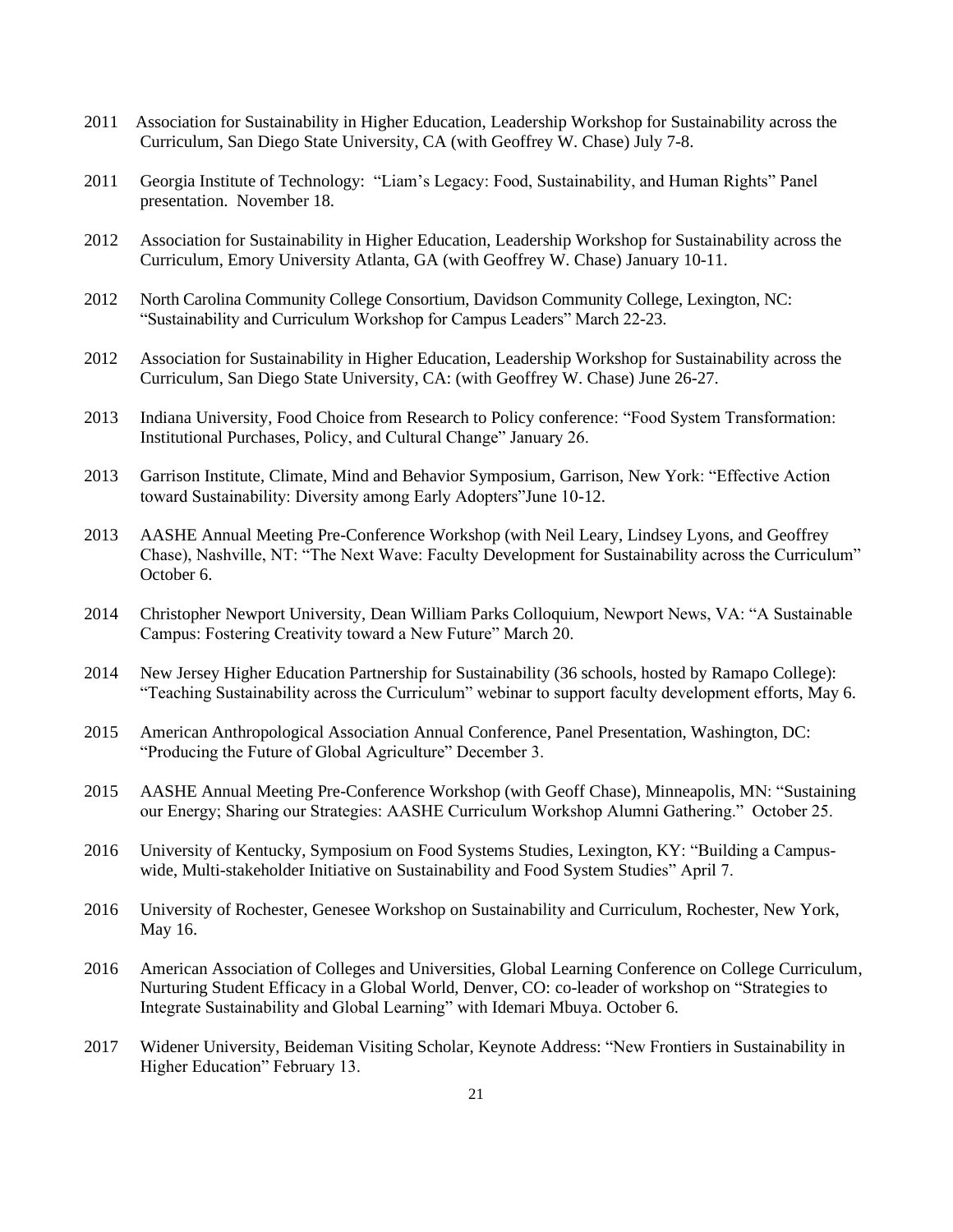- 2018 Georgetown University, Department of Anthropology colloquium, "Culture Change: Past and Present" October 31.
- 2018 Association for Sustainability in Higher Education, Leadership Workshop for Sustainability across the Curriculum, California State University Channel Islands (with Geoffrey W. Chase) May 24-25.
- 2019 Association for Sustainability in Higher Education, Leadership Workshop for Sustainability across the Curriculum, Emory University: (with Geoffrey W. Chase) June 3-4.
- 2019 Association for Environmental Studies and Sciences, workshop on Energy, Earth, and Environmental Education, facilitator: Orlando, FL, June 26.
- 2019 Bradley University, College of Liberal Arts and Sciences, Peoria, Illinois: keynote address for year-long focus on sustainability, faculty curriculum workshop, and meetings with administrators, emeriti, and students, September 11-13.
- 2019 Purdue University, Department of Anthropology, West Lafayette, Indiana: "Cultivating Knowledge: An Open Forum on Agrarian Change, Political Ecology, and Rural Wellbeing" panel discussion with Andrew Flachs, Mark Nichter, Marcus Taylor, and Cynthia Fowler, September 26-27.
- 2019 University of Louisiana at Lafayette, Sustainability across the Curriculum Faculty Workshop, December 17-18.

#### **CONSULTING**

- 1977 AID/Washington, D.C.: Literature review on peasant land use and implications for development policy.
- 1979 Institute for the Study of Human Systems (support systems for the aged), supervision of field researchers in Atlanta on Caregiver Project.
- 1980 AID/Costa Rica: Participant in social science team to evaluate rural poverty in Costa Rica and design framework for AID interventions to reduce poverty.
- 1984 Fielding Institute: U.S. Agricultural Policy (supervised doctoral student)
- 1986 Domestic Policy Association (Kettering Foundation): preparation of National Issues Forum booklet *The Farm Crisis: Who's in Trouble, How to Respond*
- 1987 Hamilton College, NY: Anthropology Departmental Review Committee.
- 1987 Domestic Policy Association, National Summit Meeting on the Farm Crisis, Carter Presidential Library, Atlanta, GA: discussant.
- 1988 Senator Wyche Fowler, Advisory Committee on Rural Development, Georgia.
- 1990 University of Maine: Anthropology Departmental Review Committee.
- 1995 Iowa State University: Anthropology, Department Review Committee.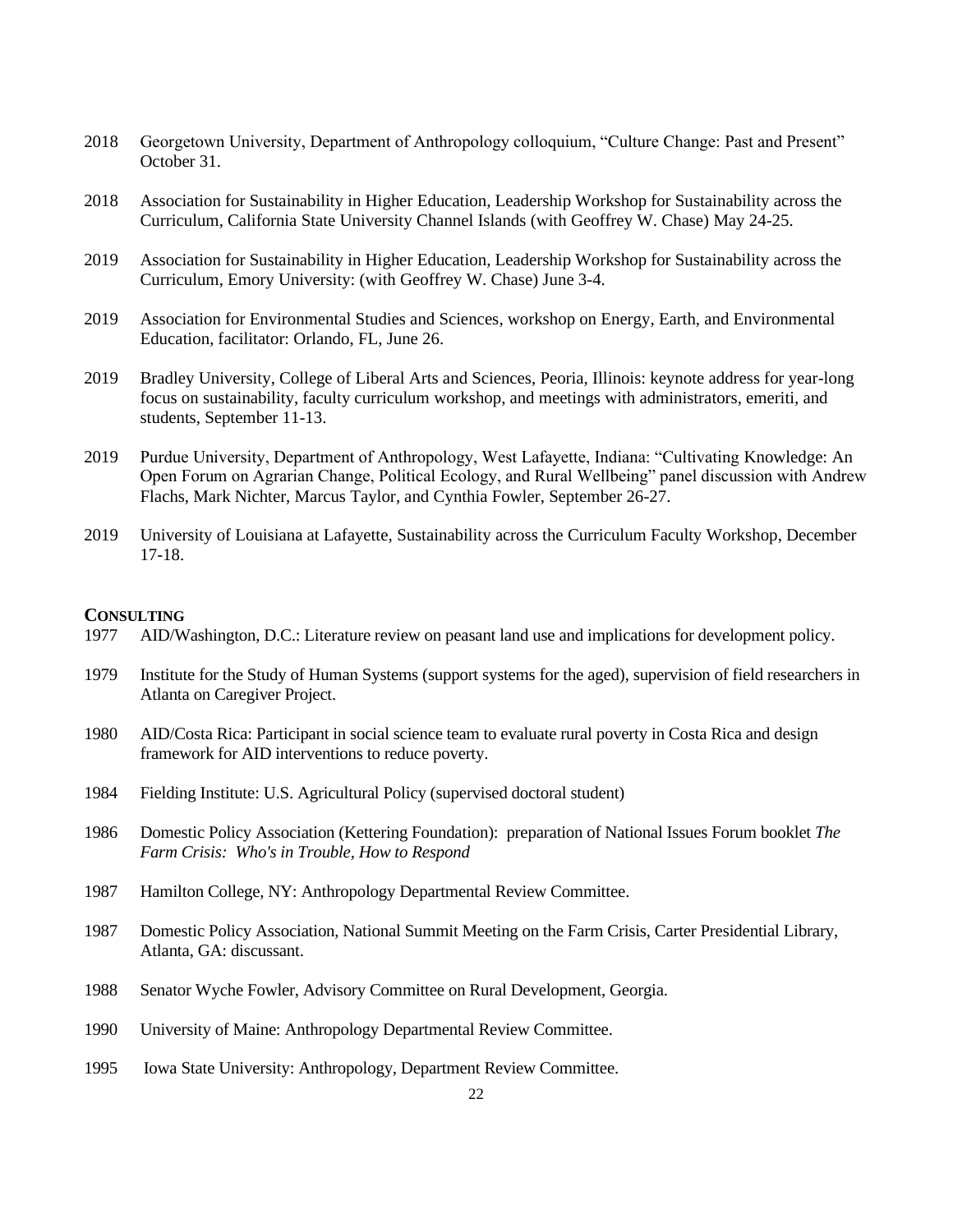- 1999 Second Nature: Northeast Regional "Best Practices" Conference in Sustainability and Higher Education: Program Evaluator.
- 2000 Emory University Year of Reconciliation Conference: "University, Community, and Place: Environmental Reconciliation" panel organizer and facilitator.
- 2000 "Reconciling the Natural World and Human Choices: Ten Sites for Reflection" Coordinated funding and editing of walking tour brochure for the Reconciliation Year
- 2005 Allegheny College: Environmental Science Department External Review Committee. January 30-31.
- 2013-2015 Monash University, Australia: Office of Sustainability External Advisory Group.
- 2015 Duke University, Trillium Project (Sustainability across the Curriculum), Durham, NC: consult. May
- 2016 University of Rochester: Genesee Workshop (Sustainability across the Curriculum). May 16.

## **PROFESSIONAL ORGANIZATIONS AND SERVICE**

- *American Anthropological Association*, General Anthropology Division Executive Committee and AAA Board of Directors (1986-88)
- *Society for Economic Anthropology*, Executive Board (l981-82), Program Committee (l984), President (l989-90), Annual Meeting Local Arrangements Chair (2004)
- Anthropological Study Group on Agrarian Systems (Editor, *Culture and Agriculture Newsletter* (1980-81)

*Society for Feminist Anthropology*, Treasurer (1994-7)

- *Rural Sociological Society*, Associate Editor of *Rural Sociology* (l985-90) Membership Committee (l985-86)
- *Society for Applied Anthropology*, Associate Editor of *Human Organization* (l986-89)
- *University of Arizona Press*, Editorial Board, Human Ecology Series, (l986-95)
- *Social Science Agricultural Agenda Project*, Advisory Board Member (l986-88)
- *Faculty for Human Rights in El Salvador and Central America* (*FACHRES*), Member of 1985 human rights delegation to Honduras, Guatemala, El Salvador, and Nicaragua.
- *National Science Foundation*, Oversight Committee (1992), IGERT (Interdisciplinary Grant for Education, Research, and Training) Review Panel (1998)
- *Columbia Anthropology Alumni Association*, Board Member (1995-7)
- *Institute for Development Anthropology*, Advisory Council (1994-7)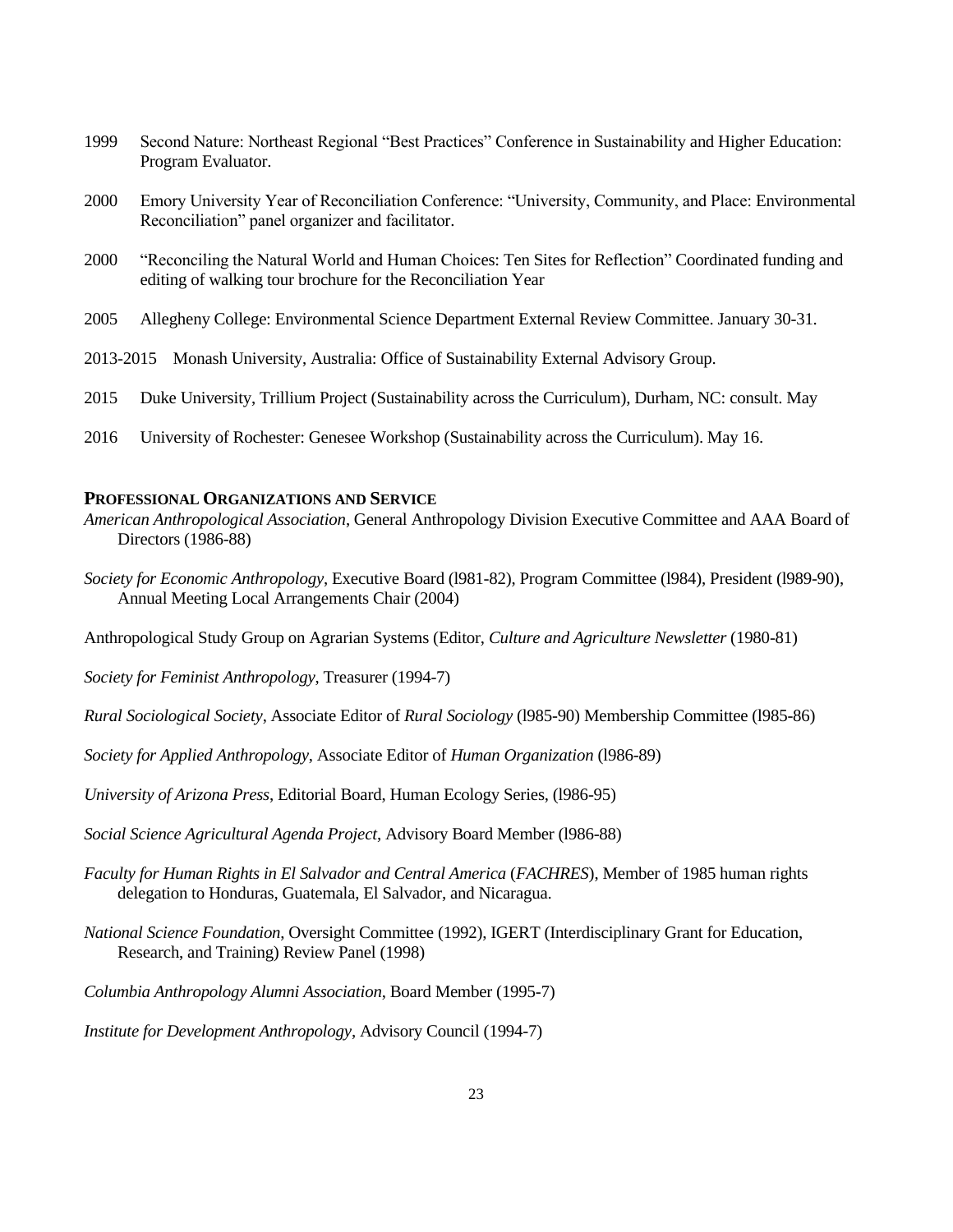- *BASIS: Broadening Access and Strengthening Input Marketing Systems*, (Development Research Consortium of Universities) Advisory Board (1997-9)
- *Southeastern Region Sustainable Agriculture Research and Education*, Administrative Council (1997-2003)
- *HENSE: Higher Education Network for Sustainability and the Environment*, co-chair, Committee on Faculty Development
- *Atlanta Local Food Initiative,* Steering Committee Co-convener (2005-10); Executive Committee (2010-15)
- *National Research Council*, Board on Agriculture and Natural Resources (2009-15)

*Georgia Food Policy Council*, Advisory Committee (2010-12)

*Morehouse-wide Initiative for Sustainable Energy*, External Advisory Committee (2011-15)

*Leonardo Institute,* Sustainable Agriculture Certification Standards Committee on Social Indicators (2011-16)

*Food Well Alliance,* Community Board*,* (2016-

### **COURSES TAUGHT - UNDERGRADUATE**

Introduction to Anthropology Foundations in Cultural Anthropology and Linguistics Cultures of Latin America Anthropology of Development Women in Cross-Cultural Perspective Cultural Ecology Economic Anthropology Anthropology of Coffee and Chocolate Family Farms and the Future Sustainable Development Fast Food/Slow Food Sustainable Food Fair Sustainability Leadership in Practice Writing Emory's Sustainability History

### **COURSES TAUGHT – GRADUATE**

Culture: Economy and Ecology Women in Cross-Cultural Perspective Global/Local: Crisis and Response Agrarian Transformations Alternative Farming Systems

#### **MENTORING: POSTDOCTORAL FELLOWS**

Mark Goodale, Marjorie Shostak Distinguished Lecturer in Anthropology, 2001-2003 Shaunna Barnhart, Sustainability Distinguished Teaching Fellow, 2013-2014 Alice Reznickova, Sustainability Visiting Assistant Professor, 2016-8